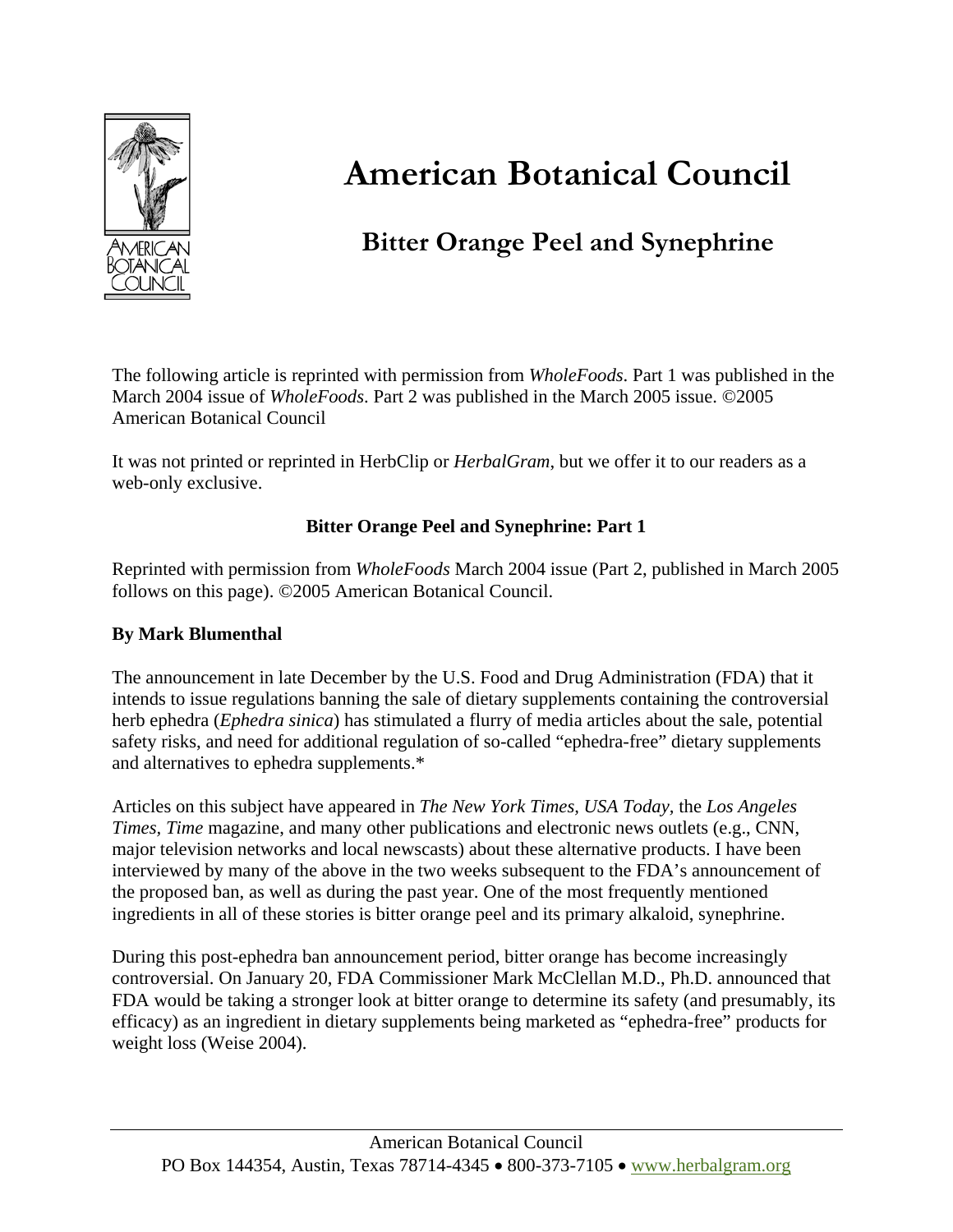Over the past few years, especially since the highly publicized death of Baltimore Orioles pitcher Steve Bechler in February 2003—a case that has been linked to Bechler's consumption of an ephedra supplement—many manufacturers have shifted to the so-called "ephedra-free" products for various reasons, most notably their desire to avoid the increasing adverse publicity associated with ephedra, and the other, because of the rising costs of product liability insurance coverage for ephedra.

The "ephedra-free" products contain a variety of herbs, some containing caffeine (*e.g.,* green tea extract [*Camelia sinensis*], guarana [*Paullinia cupana*], cola nut [*Cola acuminata, C. nitida*], mate' aka yerba mate' [*Ilex paraguariensis*]), and cocoa extract [*Theobroma cacao*]), as well as the fruits of *Garcinia cambogia* and other ingredients. But it's the bitter orange peel extract and its synephrine content that are getting most of the media's, and recently, the FDA's attention.

#### **Botany and Distribution**

Bitter orange also called Seville orange, is known botanically as *Citrus* x *aurantium*, L. of the family Rutaceae, and sometimes by its taxonomic synonyms, *C. aurantium* L. subsp. *aurantium* and *C. aurantium* subsp. *amara* (L.) Engler. Bitter orange is known by many local common names in countries around the world where it is used for food, fragrance and medicinal purposes. The peel of the immature fruit is known as *Chi shi* or *zhi shi* in Traditional Chinese Medicine (TCM). According to one authoritative source, *zhi shi* is sometimes derived from the immature fruit of *C. sinensis* Osbeck collected from May to June (Tang and Eisenbrand 1992). The peel of the mature fruit, also used in TCM, is called *zhi qiao*, although some sources confuse these two materials.

Bitter orange most likely originated in Southeast Asia and was initially propagated in India and Persia. In the 10th and 11th centuries Arab traders spread it around the Mediterranean countries: Syria, Palestine, North Africa, Sicily, Sardinia, the south coast of France, (*i.e.,* Provence), and Spain. After the discovery of the New World it was introduced into the Caribbean (Peyron 2002). It is presently commercially cultivated in southern Europe and other subtropical areas, particularly Spain, Portugal, Israel, and the various islands of the Caribbean (Bisset and Wichtl 1994).

## **Modern Food, Fragrance Uses**

The bitter orange tree is the source of numerous commercial products used in the fragrance and food industries. Neroli oil is steam distilled from the flowers. Petitgrain oil is made by steam distillation from the buds and leaves of bitter orange; the term *petitgrain* was first used for oil made from the small green fruits (orangettes) (Peyron 2002).

In the fragrance industry, the products from the bitter orange tree include neroli oil, bitter orange flower absolute (an absolute is a concentrated flower oil used in the fragrance industry), bitter orange flower water absolute, bitter orange petitgrain oil (bitter orange leaf oil), bitter orange leaf water absolute, bitter orange petitgrain absolute and other petitgrain oils (Buccelato 2002).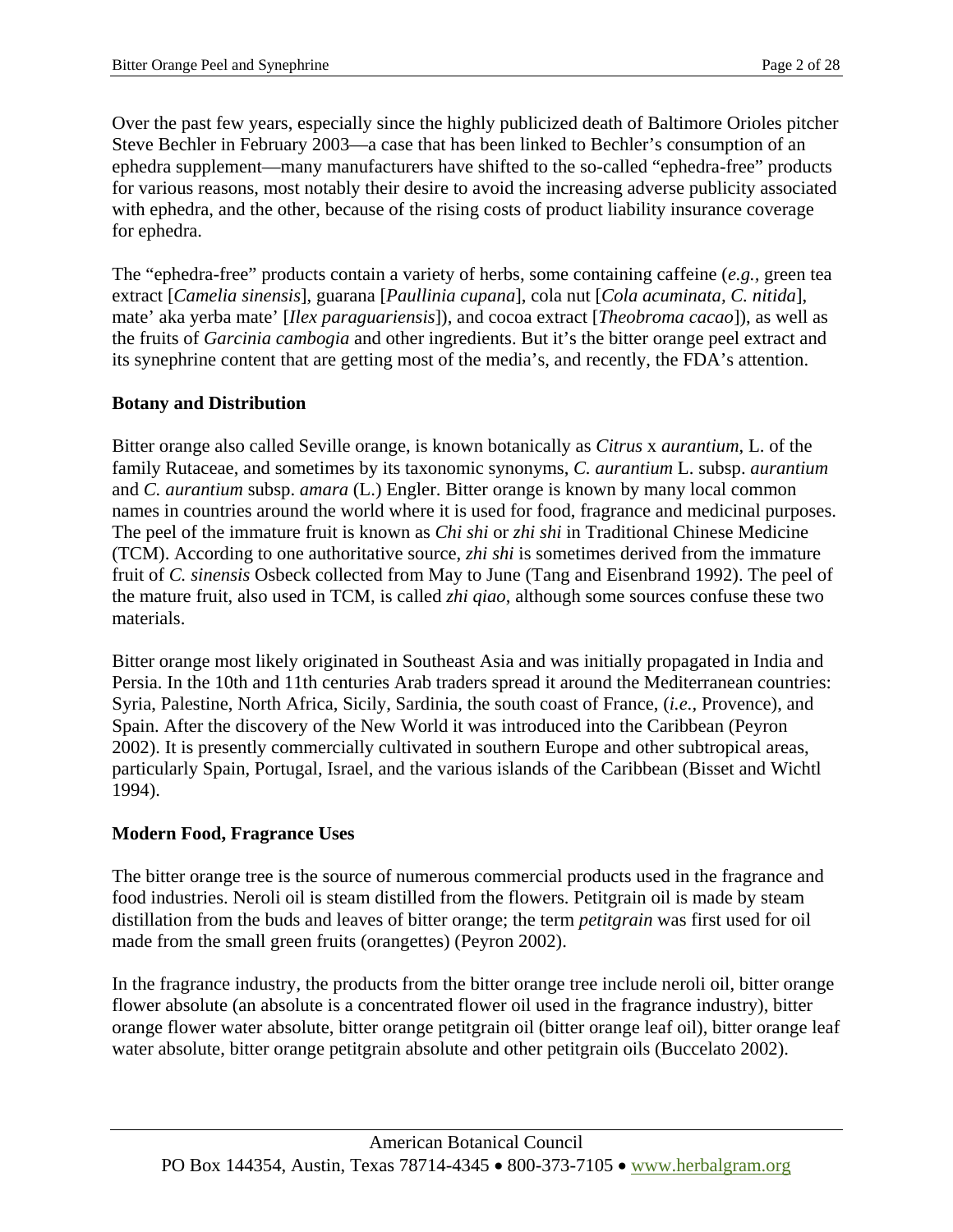In the food industry, bitter orange oil, which is usually expressed from the fresh peels, is widely used as a flavoring agent. Bitter orange oil is used as flavorings for beverages, particularly liqueurs and to intensify the orange character of soft drinks (Colombo *et al.* 2002).

Bitter orange fruits, peels, and the oil from peel are all used to make orange marmalade. Most orange marmalades produced in the United States are made with the fruits and peels of the sweet orange (*C. sinensis*), while most of the original-style, more bitter-tasting marmalades made with true bitter orange (Seville orange) are made in the United Kingdom. Thus, as I have repeatedly told the media, bitter orange is not an exotic ingredient. According to an FDA guidance document, "There is no formal standard of identity for marmalades. However, to avoid misbranding, a product labeled sweet orange marmalade should be prepared by mixing at least 30 pounds of fruit (peel and juice) to each 70 pounds sweetening ingredients. Sour or bitter (Seville) orange marmalade, lemon marmalade, and lime marmalade should be prepared by mixing at least 25 pounds of fruit (peel and juice) to each 75 pounds of sweetening ingredient. *The amount of peel should not be in excess of the amounts normally associated with fruit.*  [emphasis added] The product should be concentrated to not less than 65% soluble solids." (FDA guidance 2004). A study published in 1995 showed that a sample of orange marmalade made from *C. unshiu* contained a total of 12.46 mg synephrine (0.36 d-synephrine + 12.1 mg lsynephrine,) based on mg/100 grams of marmalade, according to high-performance liquid chromatography (HPLC) (Kusu et al. 1995). These calculations suggest synephrine at 0.01% in the marmalade, or about 12 mg in 3.5 ounces, an extremely low level of synephrine.

Bitter orange materials are not as plentiful in the market as sweet orange. In contrast to the production of sweet orange oil, the production of bitter orange is "barely sufficient to satisfy commercial demands." (McHale 2002). Because its production is more limited, the bitter orange oil is more expensive than sweet orange oil and is thus subject to potential adulteration with cheaper materials (McHale 2002).

The peels of both bitter orange and sweet orange are used in the formulation of herbal teas due to the peels' flavor profiles, their digestive and carminative effects, and for the production of stomachic, carminative, and laxative products (Leung, Foster 1996).

## **Use of bitter orange Peel in TCM**

The two Chinese traditional medicines, *zhi qiao* and *zhi shi*, are obtained from the bitter orange fruit, the former from the more matured orange peel, collected in July (though still green) and the latter from the immature orange (collected May through June, not fully developed).CAThey both are used to treat what westerners term indigestion, though they are more generally used to treat what is referred to in TCM as "*qi* stagnation"CA(Dharmananda S. Personal communication to M. Blumenthal, Jan. 31, 2004).

In TCM, *zhi shi* is used for the following indications, as described within the language of TCM: "To break *qi* [*chi*, *i.e.,* life force energy] and reduce food accumulation; to resolve phlegm and eliminate distention and fullness." (Dharmananda 2003). The indications for which it is used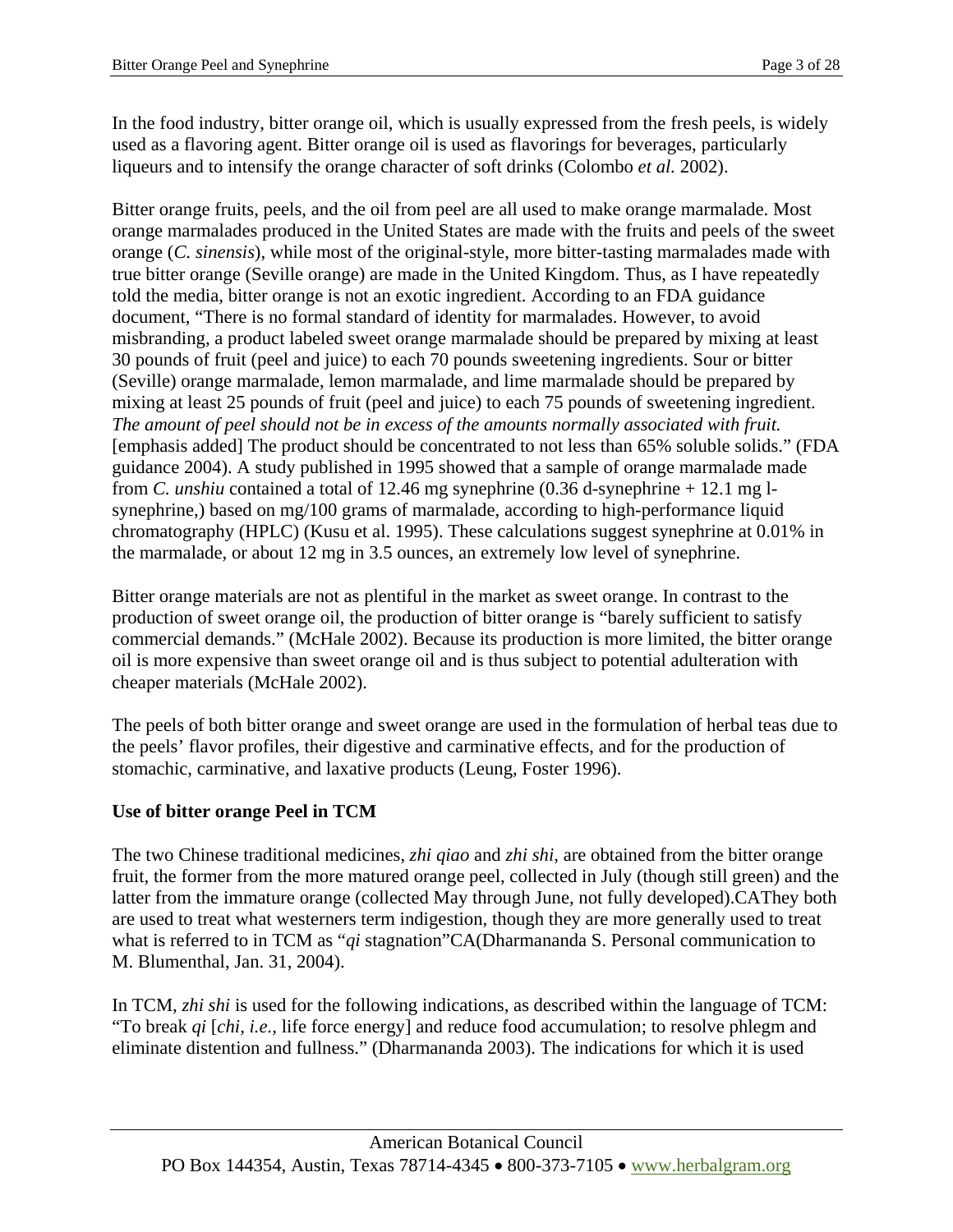include "food retention, constipation with abdominal pain, diarrhea and dysentery with tenesmus [the urgent feeling to urinate or defecate, without success]; distention and full sensation in the chest and epigastrium [the upper middle abdominal area] caused by phlegm-turbidity blocking the circulation of qi." (Dharmananda 2003). The dosage ranges 3-10 grams of the dried fruit in decoctions per day.TCM precautions include using caution when using in patients with spleen and stomach deficiency or during pregnancy (Dharmananda 2003).\*\*

Also, dried bitter orange fruit, and, less commonly, the peel are used in treating prolapse of the uterus and anus, diarrhea, and blood in the feces (Leung, Foster 1996). It has also been used as an expectorant and digestant (Tang, Eisenbrand, 1992).

## **Eclectic and Modern Medicinal Uses**

Bitter orange was used by the Eclectic physicians of the late 19th and early 20th centuries. According to the entry for bitter orange in *King's American Dispensatory*, a reference of significant regard by herbalists and naturopaths who explore the empirical use of herbs by the Eclectic medical movement, bitter orange peel was used as a digestive tonic and as a flavoring agent for other medicines.

Orange peel is aromatic and slightly tonic, but is seldom used except to cover the taste of disagreeable medicines or to lessen their tendency to nausea, and for these purposes it is frequently added to bitter tinctures, infusions, etc., as quassia, Peruvian bark, etc.; though care should be taken not to subject it to long boiling on account of its oil, which will thus be dissipated. For tonic use, the rind of the Seville orange is preferred; its dose in substance is from 30 to 60 grains 3 times a day. (Felter and Lloyd, 1898).

In modern European herbal medicine, bitter orange peel is for dyspepsia and related conditions. According to the package insert from the German Standard License it is used as a supportive measure in treating stomach complaints, *e.g.,* insufficient formation of gastric juice, and to stimulate the appetite (Bisset, Wichtl 1994). The German Commission E recognizes the medicinal value of bitter orange peel for loss of appetite and dyspeptic complaints; daily dosages are given in ranges of 4-6 grams for the dried peel, 2-3 grams for the tincture, and 1-2 grams for the extract (Blumenthal *et al.* 1998).

# **Chemistry**

One of the chemicals of primary interest in bitter orange peel in today's market is synephrine. Synephrine was initially created synthetically as a sympathomimetic drug (see below), and was later discovered and isolated from the leaves and fruits of various species of *Citrus*, particularly *C. aurantium* (Tang, Eisenbrand 1992). Synephrine has also been reportedly found in the *fruit*  and *peel* of some varieties of tangerine (*e.g., C. reticulata*, aka *chenpi* in TCM; unripe fruit peel = *qingpi*)*,* and even possibly in sweet orange (*C. sinensis*). In general, the levels vary greatly, from 0.1% to 2.0%. Synephrine is created in the fruit's growth in a chemical pathway involving tyramine and *N*-methyltyramine (Tang, Eisenbrand 1992).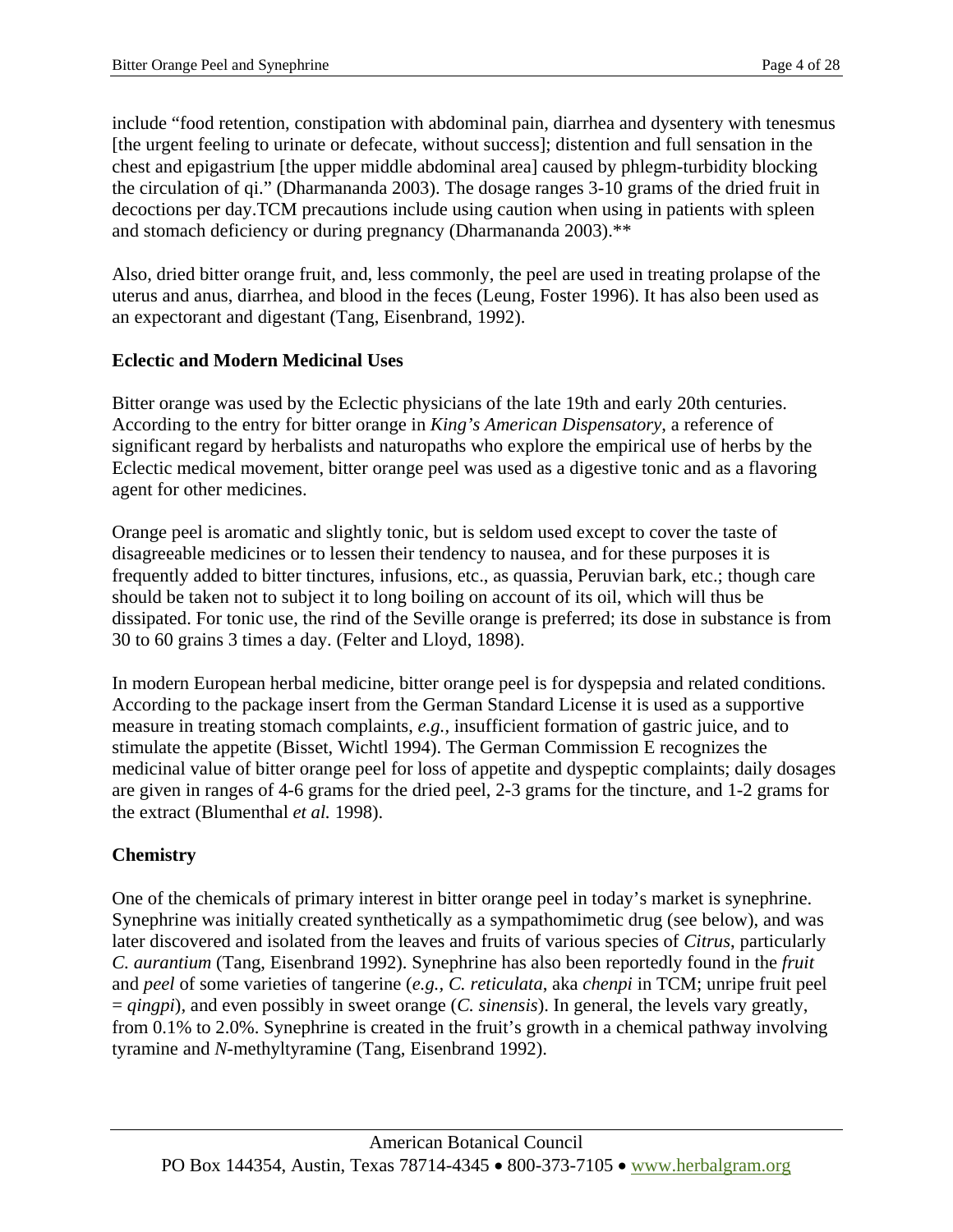Synephrine is an alkaloid (a pharmacologically active class of nitrogen-containing chemical compounds). Its chemical structure is similar to ephedrine, the primary active alkaloid in ephedra, aka *ma-huang*. There are only two chemical differences between ephedrine and synephrine: in synephrine one of the ring carbons is hydroxylated (a hydroxyl group {OH} replaces a hydrogen atom {H} ), and a side chain methyl group (CH3; Me) is replaced by hydrogen. Synephrine is found mainly in the medicinal products derived from citrus, although it has been reported in small amounts in the Chinese evodia fruit (*Evodia rutaecarpa*), *wu zhu yu* in Chinese. Synephrine is also found in a few other plants, including the rubber tree (Wheat and Stewart 1970) (see below).

Synephrine has been incorrectly characterized in some of the published literature. The type of synephrine found in bitter orange peel is p-synephrine (para-synephrine), not m-synephrine, which is what is said to be in bitter orange by various authors. M-synephrine (meta-synephrine) is also called phenylephrine (aka neosynephrine). A comprehensive review of the presence and distribution of synephrine and chemically similar compounds (tyrmaine, n-methyltyramine, hordenine, octopamine) in higher plants was published in 1970, showing that with a few exceptions of non-food plants, synephrine is found mainly in the genus *Citrus* (Wheaton, Stewart 1970)*.* 

Synephrine and related alkaloids appear to be present in slightly higher quantities in the unripe fruit than in the ripe fruit. The amount of synephrine in blue citrus (*qing pi*), an immature citrus fruit, is 0.26% and in citrus (*chen pi*), a mature citrus fruit, the level is 0.22%. In an evaluation of four different dried citrus fruits used in Japanese herbal medicine, the synephrine content did not show much variation. Some citrus materials that have been assayed in China have a higher synephrine content; in one study, synephrine levels in citrus fruits and peels ranged from as little 0.1% to a very high 2.0%, while most reports place the level at about 0.25%. One Japanese study found that the level of synephrine was found to decrease corresponding with an increase in the diameter of the dried immature fruits of the variety known in Japan as *kijitsu* (*C. unshiu*), which was found to have higher synephrine levels than *C. aurantium* or *C. hassaku* (Hosoda et al., 1990).

Because synephrine is found in the fruits of various species of *Citrus,* it is also inevitably found in the juices of numerous popular citrus varieties, making the presence of synephrine more widespread in the conventional food supply than many people probably recognize. The synephrine levels of various citrus juices is shown in Table 2.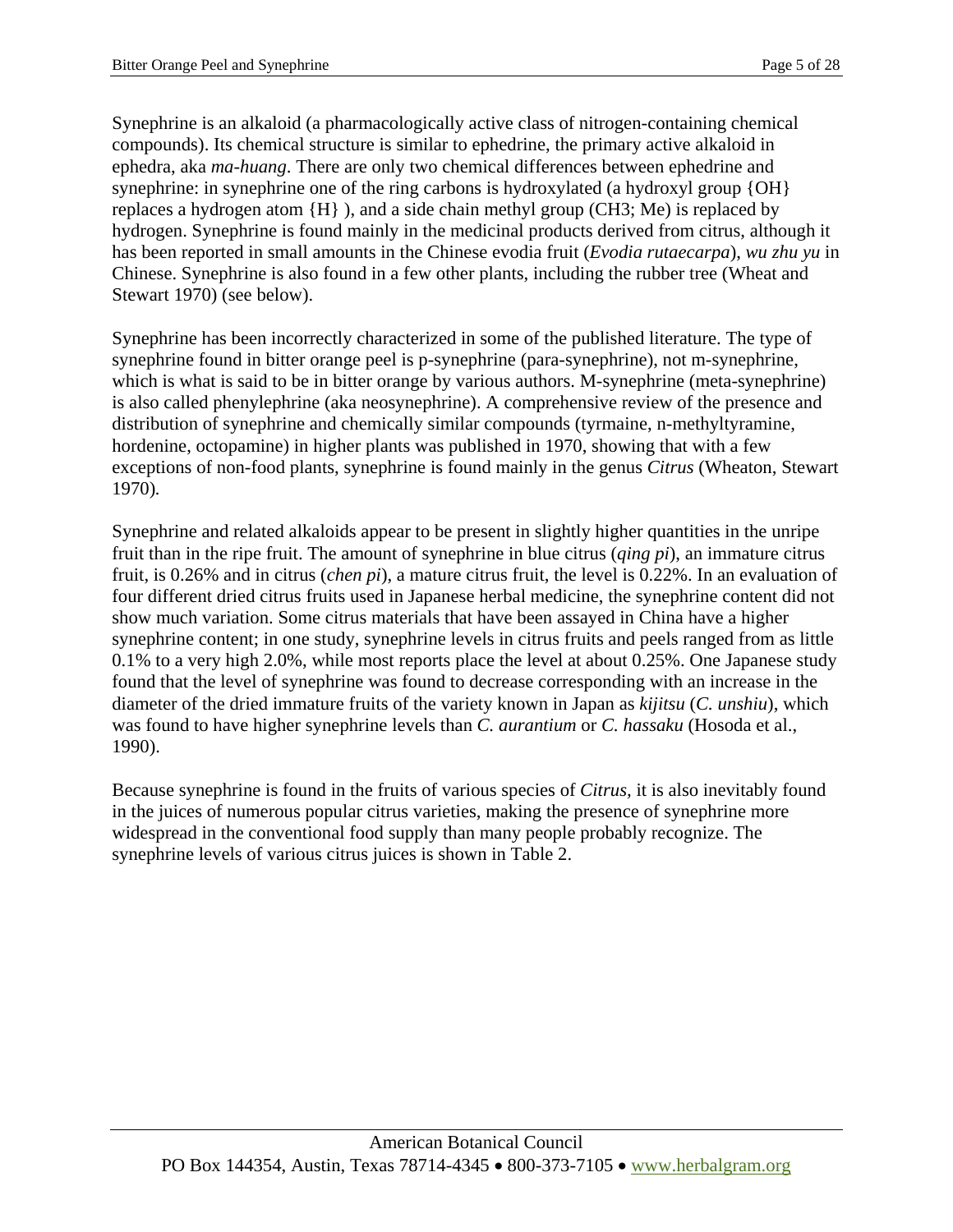| Table 1: Synephrine Levels in Bitter Orange Materials |                  |                           |
|-------------------------------------------------------|------------------|---------------------------|
| <b>Material</b>                                       | mg               | $\frac{9}{6}$ (mg/100 g)  |
| Fresh fruit                                           | $270$ mg         | 0.020                     |
| Dried fruit                                           | 380              | 0.352                     |
| Dried extract                                         | 3000             | $\ 3.003 - 3.079\ $       |
| Products                                              | $\ 250 - 2500\ $ | $\parallel$ 0.250 - 0.989 |
| Source: Pellati et al. 2002                           |                  |                           |

| Table 2 Synephrine Levels in Citrus Juices                                                        |                     |  |
|---------------------------------------------------------------------------------------------------|---------------------|--|
| <b>Fruit &amp; Variety</b>                                                                        | Synephrine level*** |  |
| <b>Orange</b>                                                                                     |                     |  |
| Hamlin                                                                                            | 22                  |  |
| Navel                                                                                             | 15                  |  |
| Pineapple                                                                                         | 27                  |  |
| Valencia                                                                                          | 19                  |  |
| Tangerine                                                                                         |                     |  |
| Dancy                                                                                             | 125                 |  |
| Lemon                                                                                             |                     |  |
| Meyer                                                                                             |                     |  |
| Cleopatra mandarin                                                                                | 280                 |  |
| ***Values are stated in mg/liter of juice for single juice sample (in most cases). (from Wheaton, |                     |  |

Stewart 1965)

Numerous dietary supplements currently on the market contain varying levels of bitter orange peel extract, at various levels of standardization to synephrine. As can be expected, there are also various other herbal and other ingredients included in these formulations.

Regarding synephrine levels in these supplements, the synephrine levels also vary, both in the amount in each dosage form (capsule or tablet) and/or in the amount of synephrine a consumer would ingest on a daily basis, based on the products' directions for use.

The following dietary supplement products were chosen at random from a Google search of the Internet: Cytodyne Xenadrine EFX, one of the leading products in the market, contains a variety of nutritional ingredients, plus the Proprietary Thermodyne Complex, totaling 1,415 mg per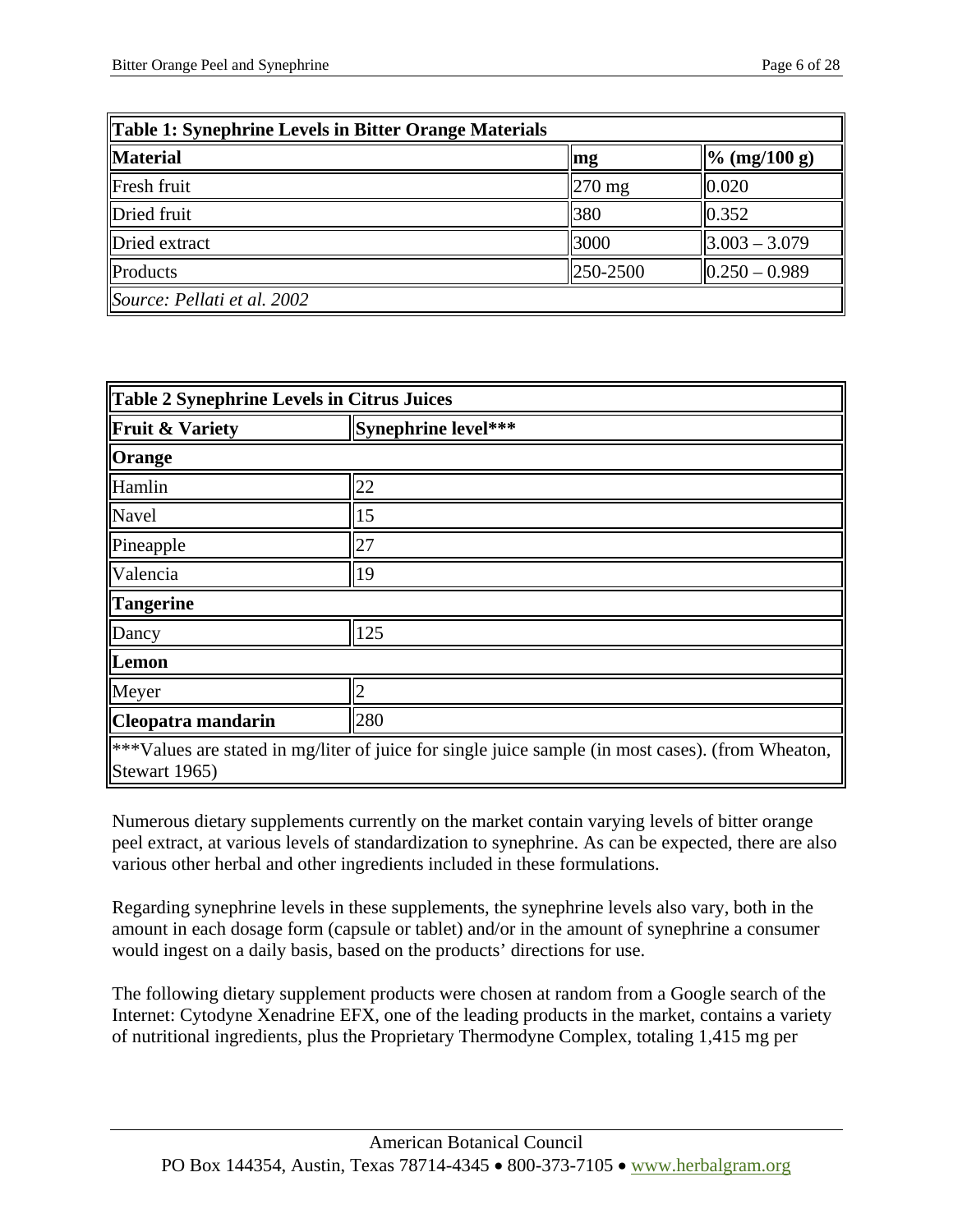tablet. This complex contains tyrosine, standardized extracts of green tea, cocoa, yerba mate, ginger root, bitter orange (standardized to synephrine and other alkaloids and amines), plus other ingredients (*www.cytodyne.com*) accessed Feb. 2, 2002). There is no information on the website that allows a determination of the bitter orange peel extract levels nor the synephrine and other amine levels in each dose. Directions suggest two capsules before morning exercise, and two in the afternoon with 8 ounces of water, not to exceed four capsules per day (written in upper case type). There is also an extensive warning given, including the suggestion that persons under 150 pounds may want to use half the recommended levels for the first week.

MetaSlim contains 150mg bitter orange extract (concentrated to 6:1, containing 6% synephrine). The recommended dose is 1-2 tablets in the morning, providing a one-time daily dose of 24 mg synephrine. (*www.zooscape.com*, accessed Jan. 28, 2002)

Trim Fit with Advantra  $Z -$  Tonalin (produced by by Quest of Canada): One daily dose (six capsules) contains Advantra-ZT (a proprietary bitter orange peel extract, standardized to 4% synephrine. The total weight of bitter orange peel in six capsules is  $1,050$  mg (=  $42$ mg) synephrine). The product also contains green tea extract, Tonalin (a source of conjugated linoleic acid, CLA), St. John's wort (*Hypericum perforatum*), and other ingredients. (*www.zooscape.com*, accessed Jan. 28, 2002)

There has been confusion in the popular literature about the purported presence of another alkaloid in bitter orange peel, octopamine. An issue of the *Cornell Department of Nutrition Newsletter* stated that octopamine, in invertebrates, is used as a pesticide and, in humans, is known as a "false neurotransmitter" because it alters the normal function of the brain and is believed to stimulate the production of growth hormone. It also acknowledges studies supporting the belief that octopamine could be considered as an endogenous selective beta-3 adrenoceptor agonist and could be useful in weight loss. It may also be useful in glucose transport. Presently, says the newsletter, it is being marketed as a weight-loss product having thermogenic properties and as an appetite suppressant. The Cornell publication warns consumers about the potential additive effect of the octopamine and synephrine (Anon, Cornell newsletter 1999). However, various analytical studies on bitter orange peel, particularly on the immature peel, like the Chinese *zhi shi* material, has produced no evidence that octopamine is present in any appreciable levels (Pellati 2002; Wheaton, Stewart 1970).

## **Look for Part 2**

Limitations of space being what they are, we are going to break off this discussion at this point and pick it up in a forthcoming Part 2. At that time, we will consider synephrine's pharmacology, clinical trials on bitter orange peel extracts, safety data for bitter orange and synephrine, and regulatory issues, and we will present a list of references.

Mark Blumenthal is the founder and executive director of the American Botanical Council (ABC) in Austin, TX, a non-profit organization, and is editor of its journal *HerbalGram*. He also served as lead editor of two books in English on the German Commission E monographs, one of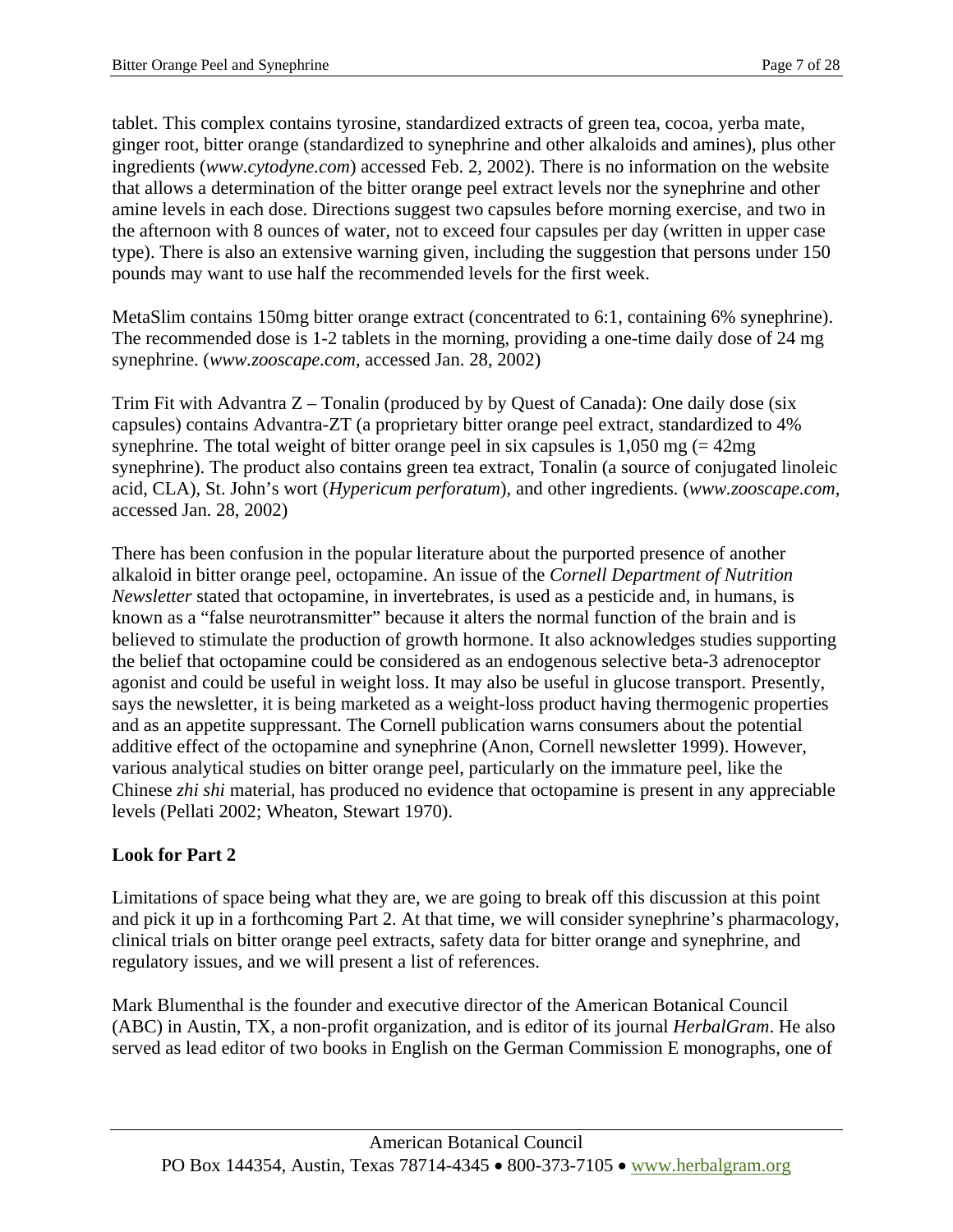the world's most comprehensive considerations of herbal medicine. His most recent booklength effort is *The ABC Clinical Guide to Herbs*, in which he and six co-author/editors present extensive information on 29 of the most popular herbs sold in the U.S. market today. A frequent lecturer and talk-show guest, Blumenthal has been in the natural food and herb industries for over three decades, functioning as a wholesaler, manufacturer, journalist, consultant and educator.

#### **Author's Notes**

*\* At press time, the FDA has not yet published its final rule regarding how and when the ban would go into effect.* 

*\*\* It should be noted that spleen deficiency does not refer to the organ known as the spleen in western anatomy. In TCM "the spleen and stomach represent the digestive system. The spleen plays an essential role involving the transportation and transformation of nutrients, control of blood flow and responsibility for anxiety. The spleen also is related to the musclesC9. When patients have chronic fatigue and digestive disorders, they are often diagnosed by [TCM]as spleen deficient. Generally, this means that the spleen's role is dysfunctional. Because of spleen deficiencies, nutrients cannot be distributed properly for the body's needs. The body lacks energy, so fatigue occurs. Spleen deficiency also causes digestive dysfunction. Typical symptoms are poor appetite, bloating of the abdomen or chronic diarrhea." (Ren 2001).*

## **Bitter Orange Peel and Synephrine: Part 2**

Reprinted with permission from *WholeFoods* March 2005 issue. ©2005 American Botanical Council.

## **By Mark Blumenthal**

This is the second part of a comprehensive article on bitter orange, the first part having been published in *WholeFoods* in March 2004. The article was originally planned and much of it was written in late 2003 and early 2004, when the FDA had just announced its intention to ban the then increasingly controversial herb ephedra (*Ephedra sinica*) from all dietary supplements, said ban going into effect on April 12, 2004. For several years prior to the ban, many dietary supplement manufacturers had started the trend toward "ephedra-free" supplements for weight loss and/or athletic performance, many of these supplements containing bitter orange extract.

When I originally wrote the initial drafts of this article for *WholeFoods*, in order to include many of the details I thought were important to understanding the various aspects of bitter orange and its current role in the dietary supplement industry, I wrote an article that became too long for the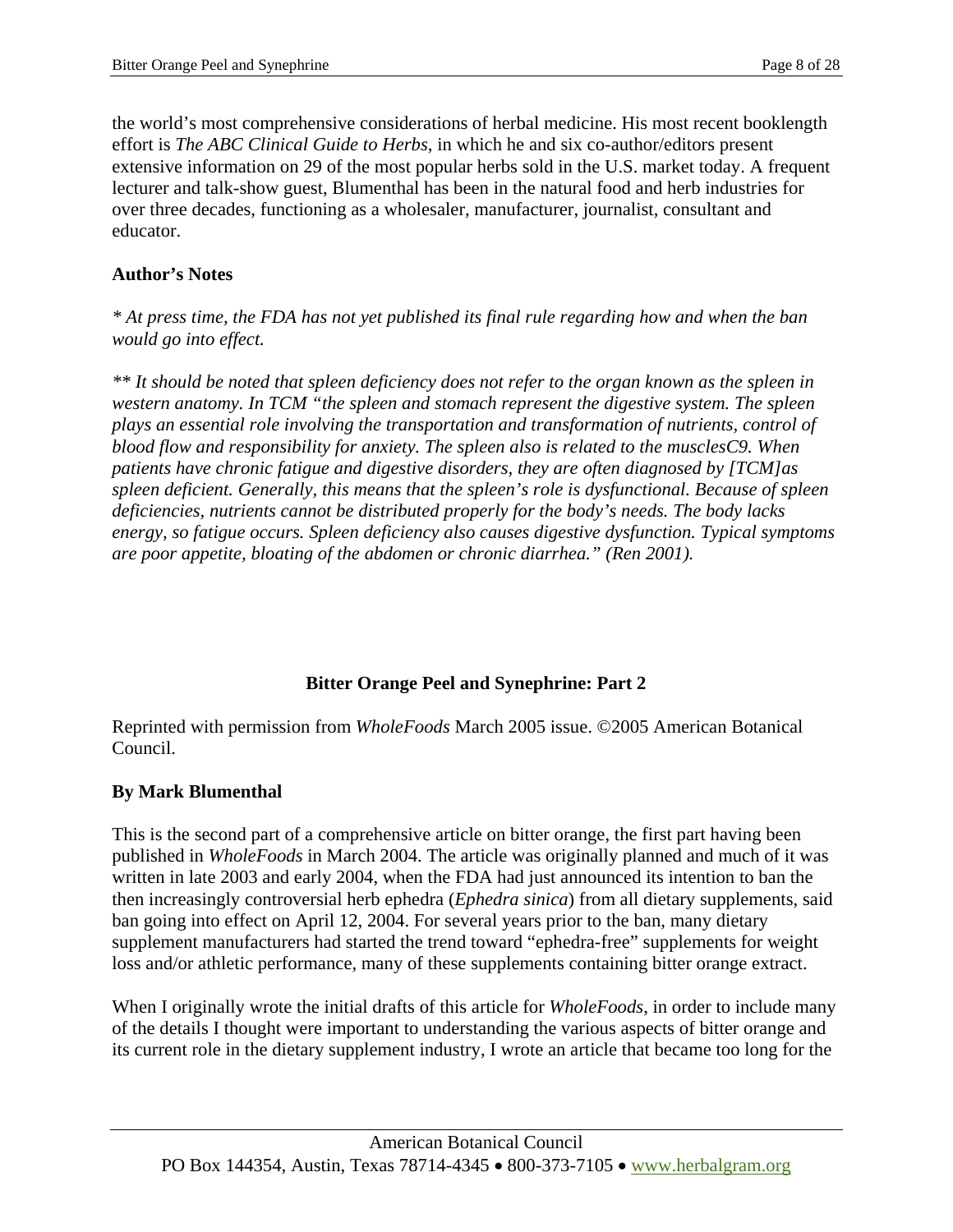magazine to publish in one issue. Hence the first half, dealing mainly with the botany, geographical distribution, chemistry, food use and other aspects of bitter orange was published last year. I intended to revise and complete the second half, dealing with pharmacology, clinical trials and safety—and publish it shortly afterward. However, other editorial, organizational and personal priorities became paramount for me, and the completion of part 2 was set aside. Now, after a full year, we are happy to present the second half.

#### **Confusion on Adverse Events and Bitter Orange**

During the intervening year, there has been some interesting controversy surrounding bitter orange. However, the controversy is somewhat different from that which surrounded and eventually created the demise of ephedra. Whereas ephedra went down after various reports of deaths of several highprofile athletes and after years of concern about reports of serious adverse events associated with its use, the pharmacovigilance field and the media have been relatively quiet about bitter orange, at least compared to ephedra. To my knowledge, there have been few confirmed, reliable adverse event reports implicating bitter orange and/or bitter orangecontaining dietary supplements with any *serious* injury or death. Not that there haven't been some *stories about some such reports*. If this sounds like a contradiction, I'll explain. In April 2004 *The New York Times* published a story (Hurley, 2004) about bitter orange that stated that the reporter had received from FDA some data saying that there were 85 adverse reactions (adverse event reports, AERs) and seven deaths associated with bitter orange. This was big news to many people in the herb industry as well as people in the research and academic communities who were not familiar with such reports. The American Herbal Products Association's president, Michael McGuffin, published a deconstruction of these putative AERs, finding that many were either duplicates in the FDA's AER database or were associated with products containing *both*  bitter orange *and* ephedra, and thus most of these reports cannot be used to help evaluate the relative safety or risks of bitter orange (McGuffin, 2004). In fact, in McGuffin's analysis, he finds only one serious AER that can be clearly attributable to a supplement containing bitter orange.

The American Association of Poison Control Centers' Toxic Exposure Surveillance System [TESS] report for 2003 contains about 40 incidents related to bitter orange as a single ingredient and as a multi-ingredient supplement. However, these 40 incidents cannot be interpreted as all related to adverse events, either minor or serious. Besides, the TESS system has been shown to be unreliable insofar as determining which reports are actually merely consumer inquiries or incident reports as compared to actual reports of minor or serious adverse reactions [Kingston and Blumenthal, 2003].

Consequently, some of the reports associated with bitter orange in the TESS database cannot be viewed *a priori* as "adverse."

In Canada one publication has suggested some adverse events associated with bitter orange preparations. Writing in a newsletter published by Health Canada on adverse event reports, Scott Jordan, Ph.D. and colleagues state that between January 1, 1998 and February 28, 2004 Health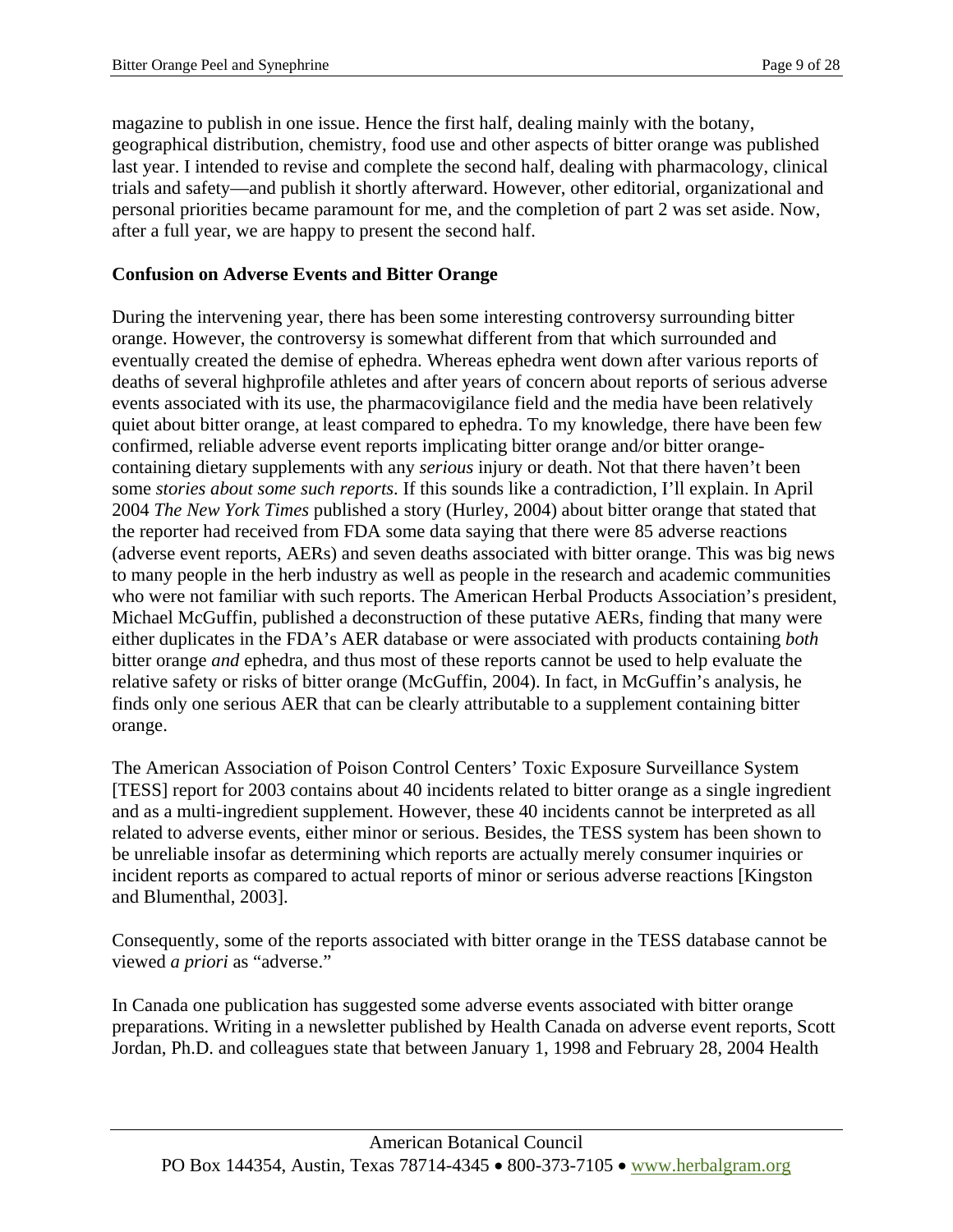Canada received 16 reports "in which products containing bitter orange or synephrine were suspected of being associated with cardiovascular ARs [adverse events], including tachycardia [rapid heart beat], cardiac arrest, ventricular fibrillation, transient collapse and blackout." (Jordan *et al*, 2004). All cases were considered serious. However, a review of these cases indicates that in eight instances the products involved also contained both *Ephedra*/ephedrine and caffeine—a combination that has been widely discussed for its potential risks. Only one case involved a suspect product containing bitter orange but no caffeine or *Ephedra*/ephedrine. In seven cases the suspect product also contained caffeine. Two of the 16 patients died, both of whom had taken products containing *Ephedra*/ephedrine and caffeine in addition to bitter orange. The authors state that evaluation of these reports is challenging because of many factors such as the lack of information on the ingested dose of synephrine, the contributory effects of other (multiple) ingredients such as *Ephedra* and caffeine, and the ambiguity of the reported information.

## **A Serious Adverse Event Case**

A recent report of a myocardial infarction (MI or heart attack) in a 55-year-old woman will no doubt become increasingly cited as a serious AER warranting the possible closer restriction of bitter orange in dietary supplements (DS) (Nykamp *et al*, 2004). The woman reportedly had a history of smoking tobacco, was reportedly inactive (did not exercise) and had a *heart murmur* any or all of which could have contributed to her MI. For one year, she had been using a product called "Edita's Skinny Pill" containing 300 mg bitter orange (company materials did not specify if this was powdered herb or an extract). The authors of the report conclude that, "the acute lateral-wall MI was possibly associated with bitter orange." The authors conjecture that the patient's use of the bitter orange DS may have precipitated an MI based on her underlying but previously undetected cardiovascular disease; they employed the Naranjo probability scale to confirm the possible association with bitter orange. In February, 2004, Edita Kaye, founder of The Fountain of Youth Group in Ponte Vedra, FL, agreed to stop marketing "Skinny" dietary supplements without "reliable scientific evidence" that they work, under a proposed settlement with the Federal Trade Commission, after the FTC accused her of false advertising and deceptive trade practices in a lawsuit filed in January. Kaye, a medical journalist, had been under investigation after unveiling "Skinny Pills for Kids" in 2002 (Early, 2004).

## **Reviews of Bitter Orange**

A few months after the *New York Times* article appeared, a review paper (Fugh-Berman and Myers, 2004) was published in a scientific journal. After reviewing the clinical trials on bitter orange, the authors concluded that from an efficacy perspective, "the only published trial [referring to Colker *et al.,* 1999] of *C. aurantium*- containing weight-loss product [a combination product] found that the product was not superior to placebo for weight loss. There is no evidence that synephrine and octopamine in levels that would be found in weight-loss products would have any lipolytic effect on human adipocytes." (Fugh- Berman and Myers, 2004). With respect to safety, the authors state, "*C. aurantium would be expected* [emphasis added to denote that this is still somewhat speculative] to have sympathomimetic effects, but *C. aurantium* extracts have not been associated with adverse effects to date."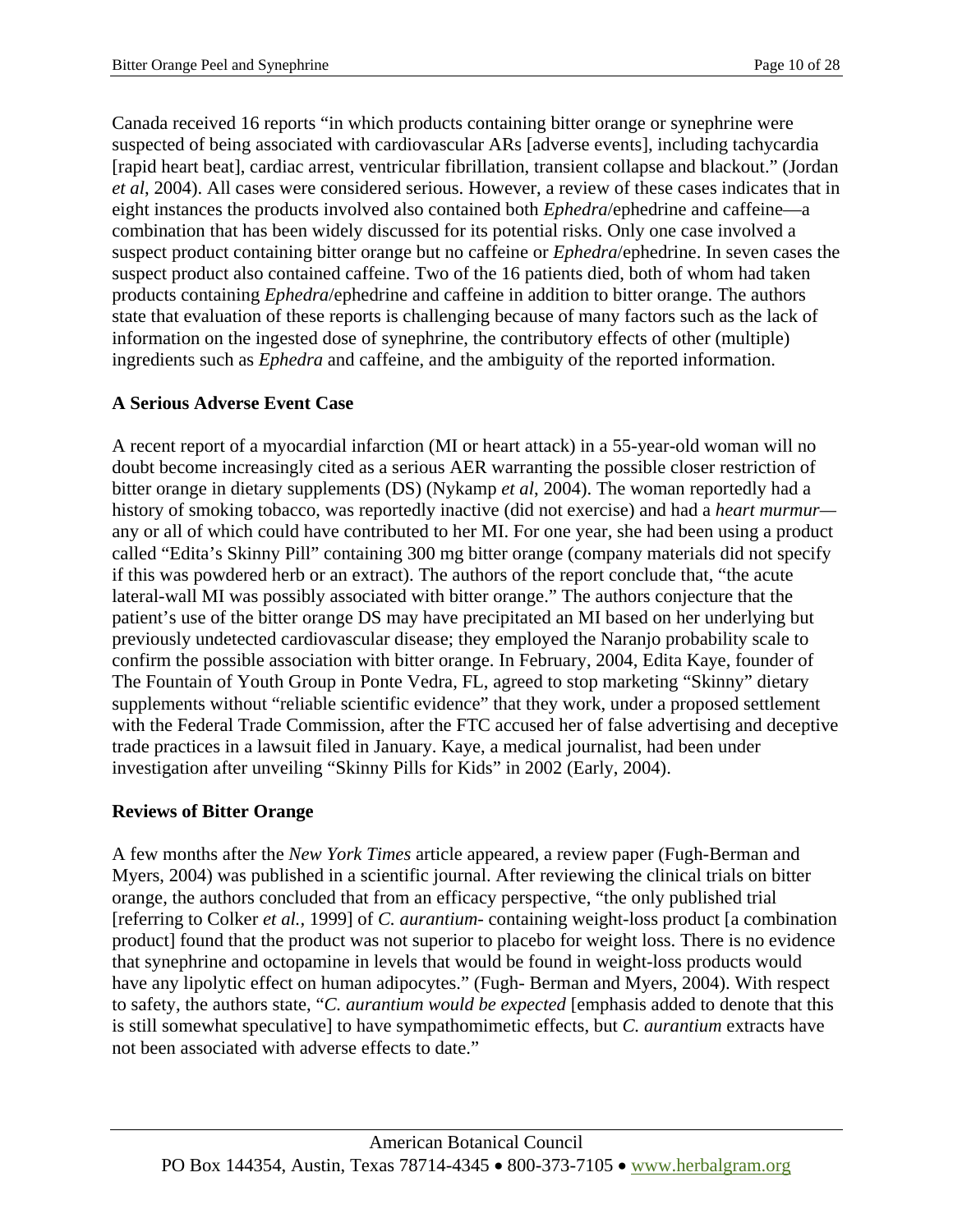The authors properly point out that no trials have been conducted on bitter orange alone; they are all based on combination products, in which caffeine-containing herbs are usually included. The authors warn consumers to avoid taking bitter orange products until bitter orange's safety has been adequately established by more research. However, the only adverse cardiovascular effects related to bitter orange and synephrine they could find were based on animal and human research in which bitter orange or synephrine were *injected* not *ingested*. Big difference! They also write, "There is some evidence that *C. aurantium* extracts have different effects than pure synephrine, but these differences must be explored in appropriately designed studies. It is not unusual for crude herb extracts to have very different effects than isolated constituents. However, data available to date are insufficient to support safety claims of *C. aurantium* extracts." (Fugh-Berman and Myers, 2004)

During 2004 there have been other scientific reviews of bitter orange. The most ambitious has been an 87-page report by the National Toxicology Program (NTP) of the National Institute of Environmental Health Sciences (NIEHS), an institute of the National Institutes of Health (NIH) (NTP, 2004). NTP contracted for the report because bitter orange was nominated by a "private individual" (unnamed) for a toxicological review due to its increased popularity in "ephedrafree" dietary supplements "and limited data to demonstrate its safety for this use." (NTP, 2004)

This report is probably the most comprehensive compilation of data on bitter orange conducted to date, based on 18 pages of references (the American Botanical Council's *Herbal Medicine: Expanded Commission E Monographs* [Blumenthal, 2000] is cited eight times). Interestingly, and consistent with this author's findings, the NTP report states that the only "authoritative" review of bitter orange is the brief therapeutic monograph published by the German Commission E, intended for use as a package insert for bitter orange preparations sold as nonprescription medications for loss of appetite and dyspeptic complaints in Germany (Blumenthal *et al.,* 1998).

The NTP report covers the following subject areas: Chemistry, Production Processes, Production and Import Volumes (not supplied, noted as "no data available"), Uses, Environmental Occurrence and Persistence, Human Exposure, Regulatory Status, Toxicological Data (includes many subheadings), and Structure-Activity Relationships.

The NTP report on bitter orange, synephrine, and octopamine is a comprehensive literature review intended as a background document to be presented to government officials who will eventually determine whether a material (an herbal ingredient or an isolated chemical in the food supply, for example) that has been nominated for such review should be evaluated for its safety. The NTP review provides information on what previous studies have been published and what endpoints should be studied in future reviews and new research. The report is not intended to be a policy document but merely to help establish priorities in future research. The NTP report has not been made available to the public, nor has it resulted in any publicly available recommendations to the FDA or other relevant government agencies, at least insofar as this writer has been able to determine. (In January 2005 this writer attempted to clarify the current status of this document but have received no response by the time this article was completed.)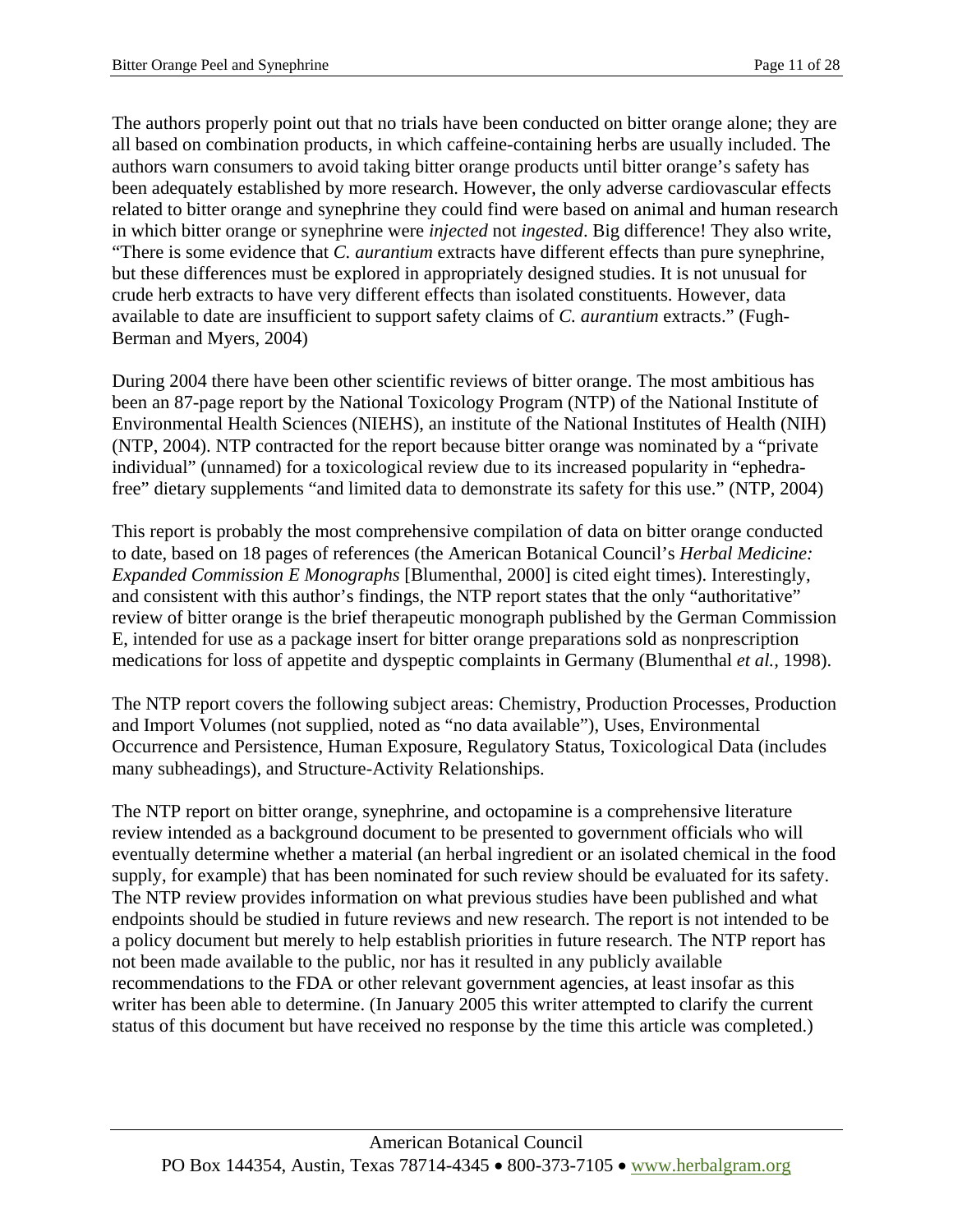(Personal communication to William Eastin, Toxicology Operations Branch at the NIEHS/NTP, January 22, 2005).

The Executive Summary of the NTP report contains the following language in a section called "Human Data": "Many studies have been conducted regarding the effects of products whose ingredients include both ephedrine and bitter orange. Some report no adverse effects, while others report that the use of bitter orange with stimulants such as ephedra causes cardiotoxicity. When used in products for weight loss, which may be combined with ephedra, adverse effects included sensitivity to light, an increase in blood pressure, and heightened anxiousness. Similarly, studies of supplements containing synephrine plus caffeine are also controversial. The combination of synephrine and caffeine (in other herbs such as guarana and maté) has been reported to have the same potential in inducing cardiac arrhythmias, hypertension, heart attacks, and strokes as that of ephedra and caffeine." *(NTP, 2004).*

The Abstract of the NTP report states: "Extracts used in many dietary supplements and herbal weight-loss formulas as an alternative to ephedra have concentrations of the sympathomimetic alkaloid synephrine that are often much higher than the synephrine concentrations reported for traditional extracts of the dried fruit or peel. Concentrations of octopamine in extracts are less than those reported for synephrine. Weight-loss formulas usually contain 100-200 mg bitter orange extract, which provides 10-40 mg synephrine per dose." (NTP, 2004)

The Structure-Activity Relationships section "discusses the physiological effects, including toxicity, of certain structural analogs of synephrine and octopamine and briefly reviews studies that compare the cardiovascular effects of synephrine and/or octopamine with those of other biogenic amines. The structural analogs include the catecholamines; several bronchodilators including ephedrine and terbutyline; nasal decongestants including phenylephrine, phenylpropanolamine, and pseudoephedrine; and appetite suppressants such as amphetamines." (NTP, 2004) Many of these data are derived from injected (intravenous [i.v] or intraperitoneal [i.p.]) administration to animals and humans of various isomers of synephrine and also analogs (other chemical compounds with a structure similar to synephrine). The relationship of the activities of these other compounds and various modes of administration may be of questionable relevance to orally consumed synephrine in bitter orange preparations, but they are included in this report as part of the totality of dataset.

It bears emphasis that the NTP report makes no conclusions regarding the proposed toxicity of bitter orange and/or synephrine with respect to any recommendations for any regulatory action.

Of considerable importance in the NTP report is the statement that it focuses on the para isomers of synephrine and octopamine found in bitter orange peel, i.e., p-synephrine and p-octopamine, "the most frequently noted biogenic amines found in the peel." Unless otherwise stated, the report's use of the terms "octopamine" and "synephrine" designates the para isomers; "in most cases, when authors [of studies cited in the text] did not specify the form, the para form was meant." [NTP, 2004] This is crucial to the understanding of the data cited in the report, as the m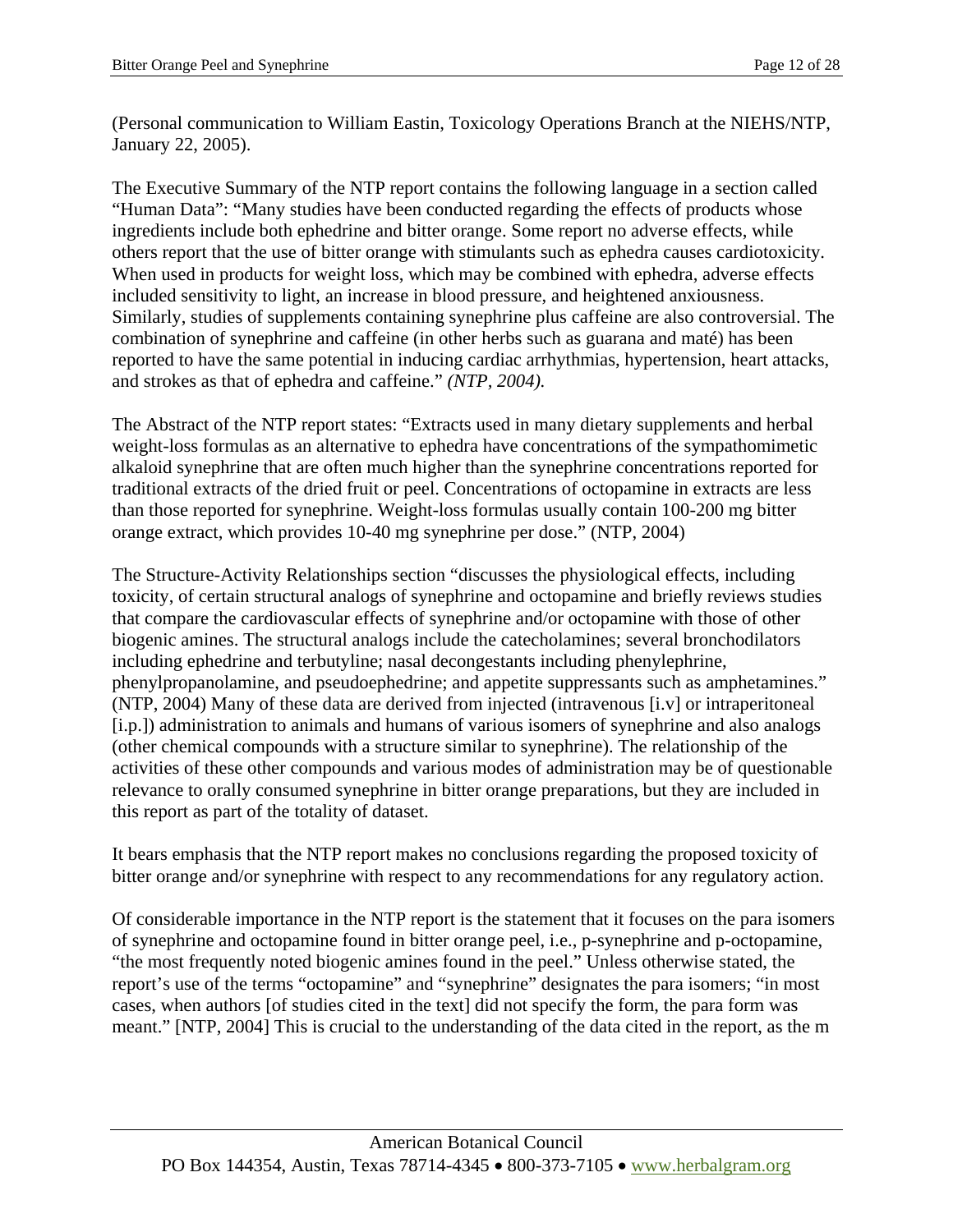and other isomers of synephrine are known to have different pharmacological activity than the pisomer.

#### **Pharmacology**

As noted in the Chemistry section of Part 1 of this article (see *WholeFoods*, March 2004), synephrine is *chemically similar* to ephedrine. This chemical similarity has led some observers to presume that the pharmacological activity of synephrine is identical to ephedrine—a conclusion that does not appear to be fully supported by the available literature.

Because of the chemical similarity with ephedrine, there has been confusion as to whether synephrine affects the central nervous system (CNS). According to the NTP report (2004), it does not affect the CNS ("Pharmacologically, synephrine is similar to ephedrine but does not have its central nervous system (CNS) effects."). Both ephedrine and synephrine affect alphaadrenergic receptors and, to a lesser extent, beta-adrenergic receptors. Other alkaloids, *e.g.*, octopamine, in bitter orange have similar actions. Both ephedrine and synephrine (only when injected, according to the available research) can raise blood pressure and have other effects on the cardiac function which, when under professional care and administration of proper dosages, may benefit selected patients.

But the action of synephrine is dependent on several important factors: aside from dosage, the *isomeric form* of the synephrine is critical, as is the *mode of administration*. Different types or isomers of synephrine can have varying pharmacological effects, and the various modes of administration (*e.g.,* intravenous [i.v.], the route often used in pharmacological testing on animals, versus oral) can produce markedly differing actions on cardiovascular parameters than oral administration, which, obviously, is the route used in human ingestion of dietary supplements.

Synephrine is considered a non-selective beta-3 agonist. It is a generally accepted theory of pharmacology that beta-3 agonists affect body weight and fat mass (Preuss *et al.,* 2002), activating lipolysis, the breaking down of fats (Carpene *et al.,* 1999). In a study on animals and humans, synephrine was found to be "partially active" in humans (Carpene *et al.,* 1999). Normally, according to one source with considerable experience in the area of the pharmacology of synephrine, *synephrine is not well-absorbed in the gastrointestinal tract* (Jones, 1999). As an isolated pure drug, synephrine is often administered via injection; thus, the pharmacological effects observed for synephrine when injected are not generally applicable to its effects when it is consumed as part of a bitter orange extract-containing dietary supplement. This issue of mode of administration and of the relatively poor oral absorption of synephrine is obviously significant, particularly for dietary supplements, which, by legal definition are consumed orally. Unfortunately, published reports have sometimes confused these factors, thereby producing conflicting results and possibly misleading both professional and public understanding of the relative safety of synephrine.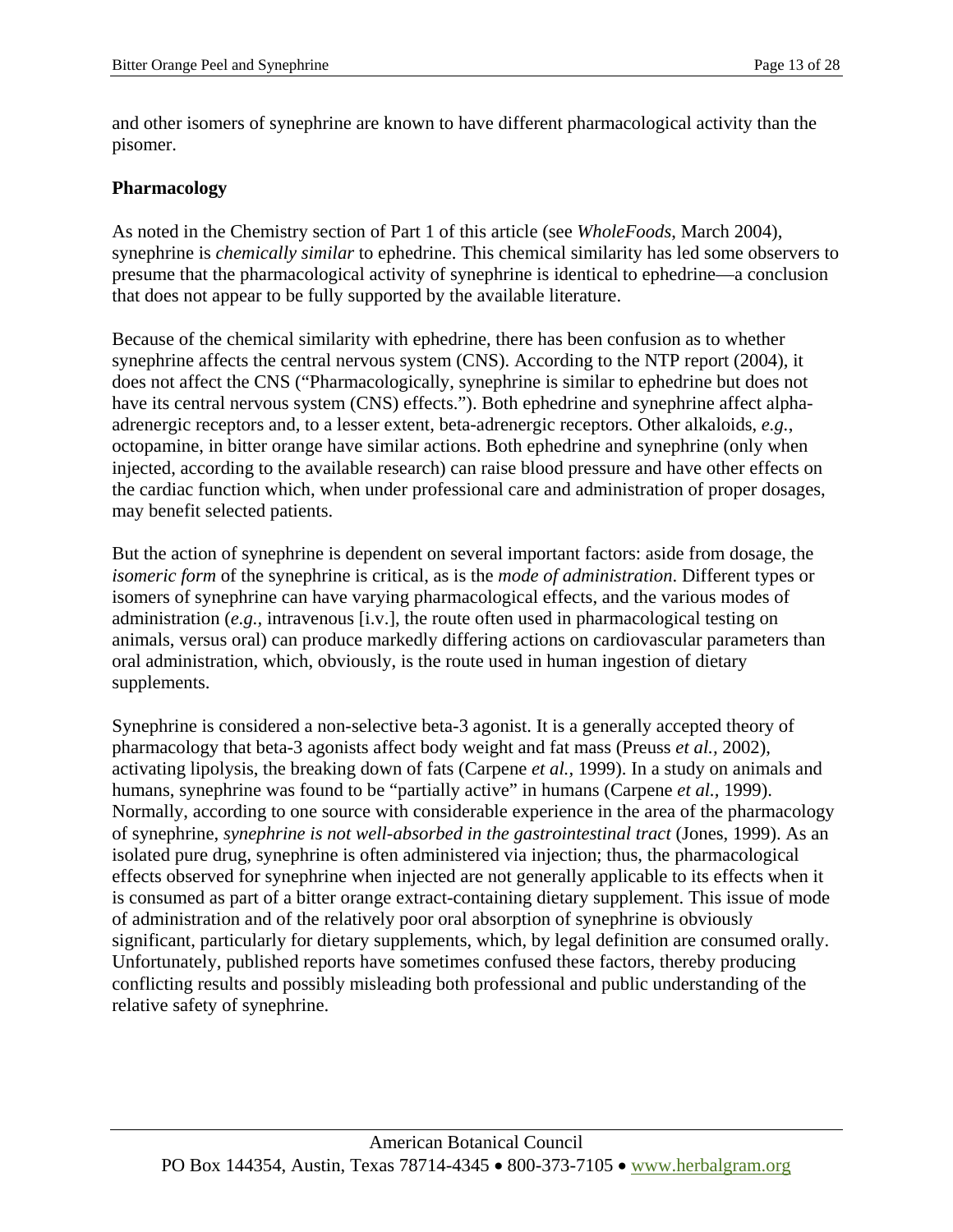Synephrine has also been reported to be a sympathomimetic alpha1-adrenoceptor agonist, *i.e.,*  like ephedra alkaloids, it can stimulate the sympathetic nervous system, producing what has been generally referred to as a "fight or flight" response. However, synephrine reportedly enters into and is less active on the CNS than ephedrine (Jones, 1999). Therefore, synephrine is believed to have fewer adverse effects on the beta 1 and 2 receptors than ephedrine (Jones, 1999; Kalman, 1999). According to literature discussing the potential benefits of bitter orange in weight-loss formulations, "The theory behind the use of *Citrus aurantium* is that it will augment thermogenesis [the production of body heat through increased metabolism and the resultant loss of calories and weight] and calorie consumption, but at the same time, produce less cardiovascular perturbation than ephedrine" (Arch and Ainsworth, 1983). However, this older paper has been questioned. More recent studies suggest that octopamine works fairly well in stimulating lipolysis in rat fat *in vitro*, but not very well in human fat *in vitro* (Carpene *et al*., 1999).

Despite the promise of this hypothesis, there apparently are not any well-accepted drugs for inducing weight loss that use this proposed mechanism.

A potential concern about bitter orange is whether it will interact with a variety of prescription drugs. Bitter orange (like grapefruit and grapefruit juice) contains a compound that inhibits an enzyme CYP3A4, part of the cytochrome P450 digestive enzyme system in the small intestine; this enzyme can alter the metabolism of drugs, in this case by inhibiting the production of the metabolizing enzymes, thereby potentially boosting the drugs' levels in the blood and thus their activity. Synephrine is a substrate for monoamine oxidase (MAO) A and B, according to research on rat brain mitochondria (Suzuki *et al.,* 1979). This can be considered a rationale for a warning on the potential interaction between synephrine and monoamine oxidase-inhibiting drugs (MAOIs) which can cause an increase in synephrine's potential stimulant activity, as is the case with ephedra supplements and OTC drugs containing ephedra alkaloids (ephedrine and pseudoephedrine) and foods containing tyramine.

A form of synephrine (*m*-synephrine) is sold as a drug in Europe (neosynephrine; Sympatol). It is officially listed in the Nordic and the German pharmacopeias and is mainly used for treatment of asthma and hypotension. Clinical testing has demonstrated that when given by an i.v. infusion to healthy volunteers at a rate of 4 mg/minute, synephrine increased systolic and mean arterial blood pressure, increased cardiac index, and decreased peripheral vascular resistance, but did not affect diastolic pressure and heart rate (Hofstetter *et al.,* 1985). This suggests that synephrine can be considered a stimulant of cardiac performance, usually *when administered via injection*. However, these effects are based on the isolated synephrine and are not reported in the literature as actions for the crude bitter orange peel or immature fruit extracts, its decoction, or other traditional preparations of citrus materials used as orally administered medicinal preparations in traditional Chinese medicine (TCM). Some research shows that these effects are seen as properties of *zhi-shih* aqueous extract or isolated synephrine. These materials have been used in China to treat shock (Chang and But 1986) along with isolated ginsenoside saponins from Asian ginseng (*Panax ginseng*) (Dharmananda 2003), again, usually via injection.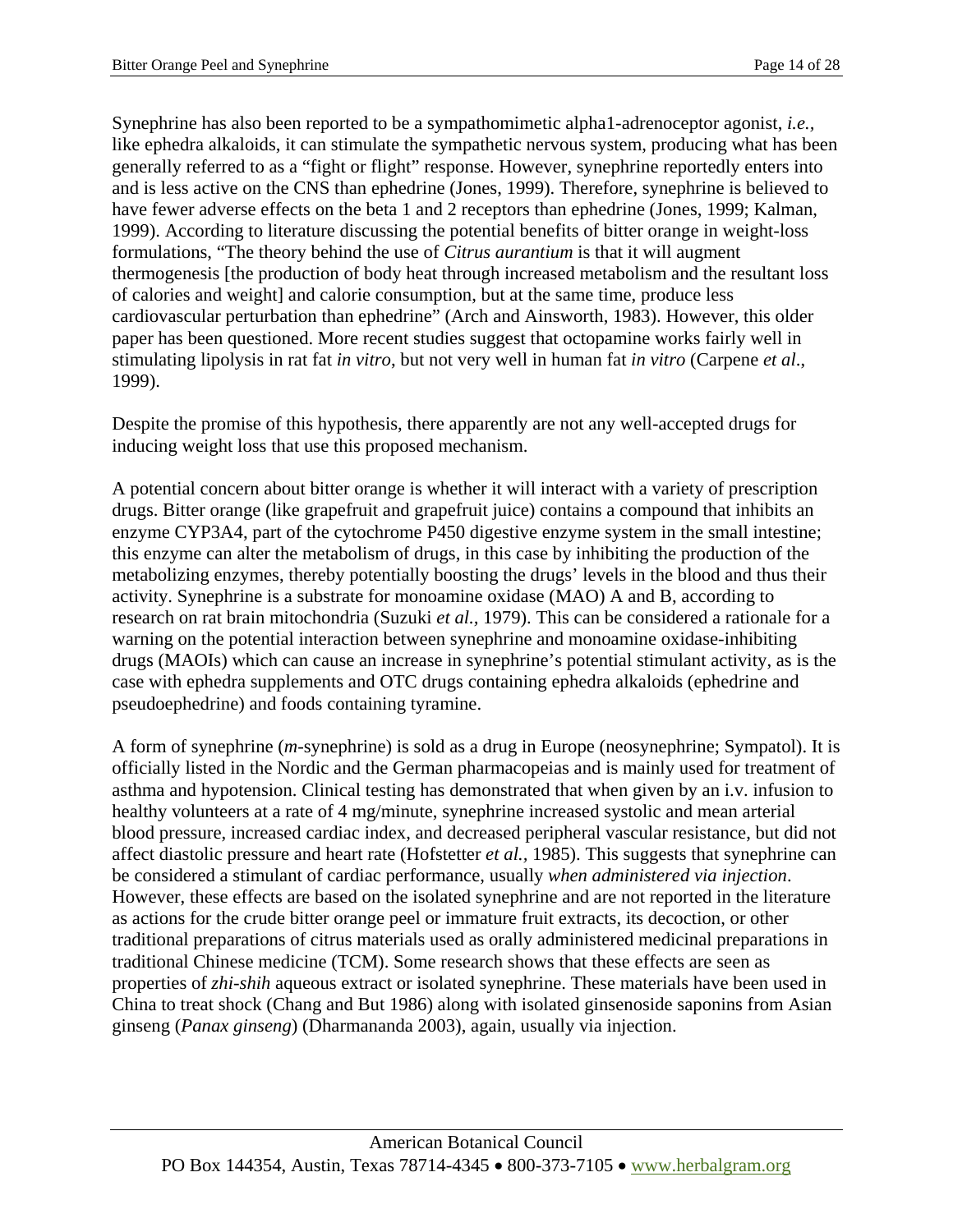In China, in cases of shock, i.v. synephrine and Nmethyltyramine are administered, depending on the severity of the shock, at doses of 20-60 mg each, diluted in normal saline or glucose solution (Chang & But 1987). Intravenously administered synephrine has a biological half-life (*i.e*., the time it takes for one-half of a dose of a substance to metabolize in the body and lose its pharmacological activity) of about two hours (Hengstmann cited in Tang, Eisenbrand 1992). Again, one cannot assume a direct relationship between the activity of intravenously administered, isolated synephrine to the orally consumed bitter orange extracts found in dietary supplements.

# **Clinical Studies**

Clinical trials on preparations containing bitter orange peel extracts have basically targeted weight loss (at least two studies up to 2002), increased thermogenesis (three trials), and its safety profile (one trial). A recent comprehensive review of the medical literature by Stephen Bent and colleagues at the University California at San Francisco revealed only seven randomized clinical trials on bitter orange (Bent *et al*., 2004) This literature search identified a total of 157 titles of scientific and medical papers published on bitter orange (or in which bitter orange was mentioned). Six studies (three of which were published as abstracts only) were excluded from the review because the tested preparations contained the herb ephedra and/or ephedrine in addition to bitter orange (three studies) or weight loss was not reported as a primary outcome measure (three studies). One study (Colker *et al.*, 1999) satisfied all inclusion criteria for the review (see below). Bent and his colleagues concluded that, "This systematic review found no evidence that the herb, citrus aurantium, is effective for weight loss. Safety information is extremely limited, and, because citrus aurantium contains the sympathomimetic drug msynephrine [sic\*] (phenylephrine), consumption of the herb *may lead* [emphasis added to denote speculation] to increases in blood pressure, pulse, and the risk of adverse cardiovascular events." [\*Note: bitter orange does *not* contain *m-*synephrine [*metal*-synephrine; it contains the *p*-synephrine [*para*-synephrine] isomer in its levo and devo rotary racemic forms.]

The Bent review excluded one randomized, controlled, crossover trial because the trial did not report a weight-loss outcome; it measured blood pressure and pulse changes in 12 normal subjects after they drank fresh citrus aurantium *juice* compared with a water placebo (patients were not blinded) (Penzak *et al*. 2001, see below).

The trial by Colker *et al.* (1999), noted above, tested a bitter orange, caffeine and St. John's wort (SJW) combination. In a sixweek double-blind, randomized, placebocontrolled trial, 23 healthy overweight (body mass index of 25 kg/m2; this is considered overweight but not obese; the BMI parameter for obesity begins at 30 kg/m2+) adults (age or sex not given) were assigned to one of three groups: (A) an herbal mixture containing bitter orange (6% synephrine) 975 mg, St. John's wort (*Hypericum perforatum*) extract standardized to 0.3% hypericin, 900 mg, and caffeine 528 mg; (B) a maltodextrin placebo; or (C) a control group without placebo. The subjects used an American Heart Association Step One diet and an exercise program three days per week under the supervision of a trainer. Outcomes were assessed at baseline, three and six weeks, and included change in weight, percent body fat, fat mass, and basal metabolic rate. Subjects in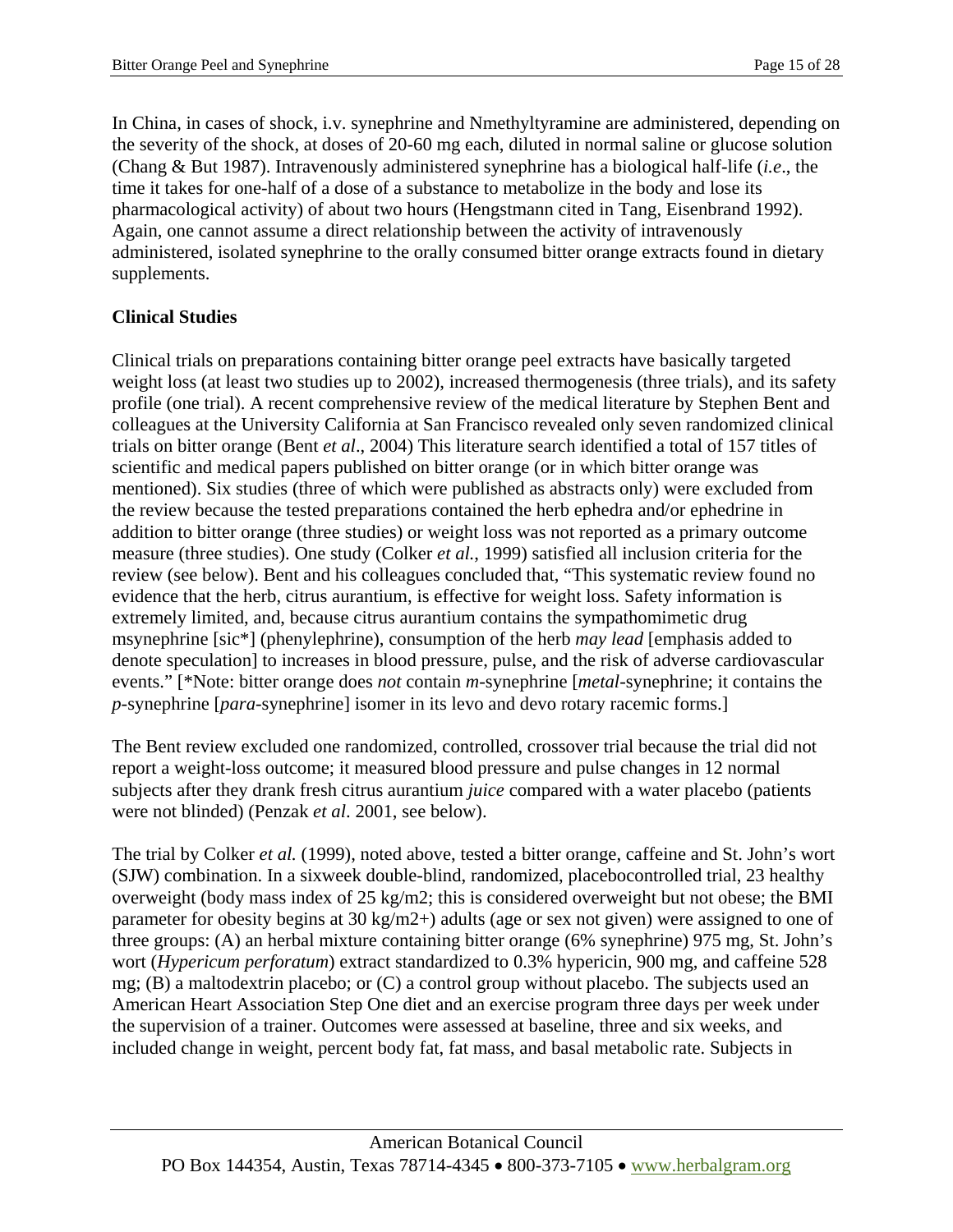Group A lost what the authors deem a significant amount of weight (1.4 kg) and body fat (2.9%) compared to the placebo group, but the control group lost about as much as the treatment group, thus rendering these results of questionable value. The Bent review assessed the quality score of this trial at 3 out of a possible 5 "because the randomization technique was not described and reasons for the withdrawal of three subjects were not stated."

Several small, unpublished clinical trials have been conducted with bitter orange extract with other herbs and dietary supplement ingredients. Since they have not been published in accessible medical, pharmacy, or nutrition journals, it has not yet been possible for this writer to determine at the time of this writing (end of January 2005) to what extent these unpublished studies are accurately presented, or to what extent a peer review process that accompanies the publication process would alter some of the trials' conclusions. Some of these unpublished trials are summarized below.

One small unpublished trial on 10 healthy adults (eight female, two male) conducted by Miami Research Associates (*www,miamiresearch. com*), using one serving of Xenadrine EFX (manufactured by Cytodyne LLC, Farmingdale, NY) a combination product containing green tea extract, bitter orange extract and numerous other ingredients, ingested after a meal, claimed to result in no appreciable increase in blood pressure and showed an increase in metabolic rate (Kalman *et al.,* 2002a). Another very small trial by the same research group tested the effects on blood pressure and resting metabolic rate of Xenadrine EFX with two ephedra-containing supplements in six normal, healthy adults (Kalman *et al.,* 2002b).

The authors report that bitter orange-containing product does not cause any significant change in heart rate, systolic or diastolic blood pressure 60 minutes after ingestion. They report, too, that the resting metabolic rate was significantly elevated after administration of Xenadrine EFX, but with such a small sample size, such results need a larger trial to show a significant effect. A third trial by the same research group, tested on 16 overweight adults over four weeks, employed Xenadrine EFX and exercise and mild reduction in caloric intake (Kalman *et al.,* 2003). Over 14 days, when compared to baseline values, those receiving the Xenadrine EFX product had a lower appetite rating at day seven, but this was non-significant by day 14. There were no significant negative effects on blood pressure, heart rate, serial EKGs, blood sugar, renal function, hepatic function or blood count in the two groups. Sleep quality was negatively impacted in the EFX group (versus placebo), but whether this was due to the action of the product or the combination of the product and exercise deserves further attention, say the authors. Subjects in the EFX group compared to placebo experienced a  $60.4\%$  reduction in fatigue levels ( $p=0.0256$ ).

An unpublished study for Jamieson Laboratories in Canada by Penny Kendall-Reed, N.D., was designed to determine the effectiveness of a weight-loss product called Ultra Slim Down (Jamieson Laboratories, Toronto, Ontario, Canada), a product that was to be marketed as an agent that helps convert carbohydrates and fat into energy and thus reduces body weight more effectively (Kendall-Reed, 2000). Ultra Slim Down consists of two main products, what the author terms a "carbohydrate burner" and a "fat absorber" (chitosan). The ingredients in the herbal carbohydrate burner include CitraMax (containing 125 mg hydroxycitric acid [HCA]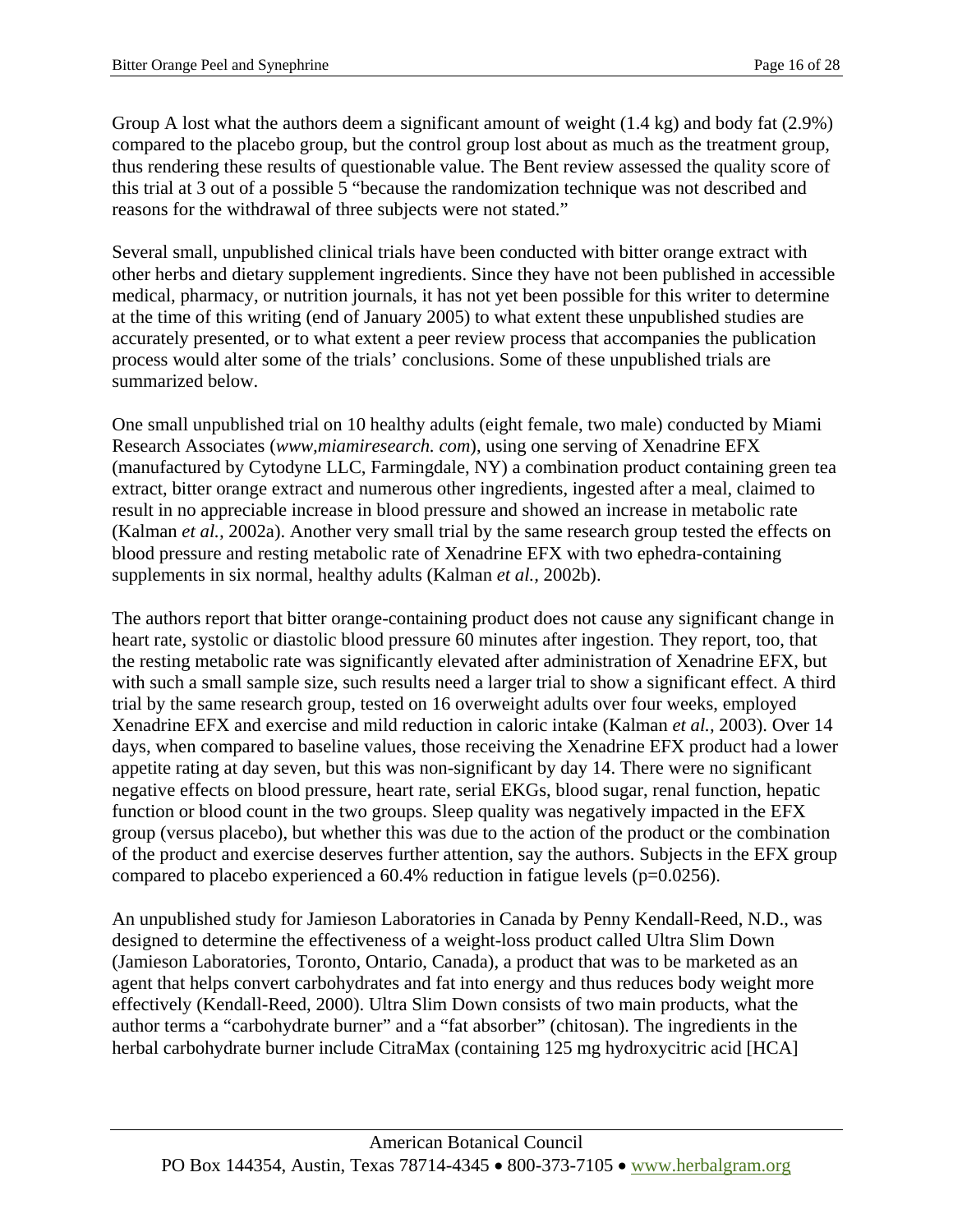derived from the fruit of the *Garcinia cambogia* tree, purportedly useful in helping the body convert dietary carbohydrates into energy rather than storing them as fat). Other ingredients included 125 mg of a thermogenic herb formulation known as Advantra Z (Nutratech, Wayne, NJ), derived from the immature fruits of bitter orange, and 50 mg of cola nut (*Cola nitida, C. acuminata*), a caffeine-containing herb to provide enhanced energy levels. After 10 weeks, the study report states that subjects in the group with the product only lost an average of 10.2 pounds (range: 10-12 pounds) and the group taking the product and employing exercise lost an average of 14.5 pounds (range 3.5- 23 pounds); the control group (no product, no exercise) lost 7.64 pounds (range 1-15 pounds).

The significance of these trials is unclear. It would be preferable if the herbal materials tested were subjected to a larger group of test subjects and the trials were published in peer-reviewed journals.

Finally, one U.S. trial on adults with normal blood pressure tested Seville orange *juice* (SOJ), not bitter orange peel (Penzak, 2001); note: Seville orange is another common name for bitter orange. SOJ, like grapefruit juice, has been is used in medical trials to "knock out" or deactivate the intestinal and hepatic enzyme substrate cytochrome P450 (CYP) 3A4 in drug bioavailability studies. The purpose of this particular study was to determine the synephrine and octopamine levels in SOJ and SOJ's cardiovascular effects in adults with normal blood pressure. The test subjects consumed eight ounces of SOJ and water in a crossover fashion followed by a repeat ingestion eight hours later. Various cardiovascular-related (hemodynamic) measurements were assessed hourly for five hours after consumption of the juice, *i.e.,* heart rate; systolic, diastolic, and mean arterial pressure. The investigators stated that the bitter orange juice had no significant effects on blood pressure or pulse, but, according to Bent *et al*., "they did not provide confidence intervals to exclude clinically important changes in these hemodynamic measures." (Bent *et al*  2004)

The SOJ was analyzed by high-performance liquid chromatography (HPLC). The average level of synephrine was 56.9 +/- 0.52 micrograms per milliliter (computed by Bent *et al* [2004] as approximately 13 to 14 mg of synephrine) and no octopamine was detected (consistent with other research, despite some erroneous reports of its presence in bitter orange; see Chemistry section in part 1, March 2004). Of particular interest is that the measurements of the hemodynamics showed no significant difference between the water and the SOJ groups, leading the authors to conclude that "SOJ ingestion by normotensive subjects is expected to be safe." (However, according to Bent *et al*. [2004] the researchers "did not provide confidence intervals to exclude clinically important changes in these hemodynamic measures.") Penzak *et al.*  cautioned that people with severe hypertension, tachyarrhythmias (increased, irregular heart beat), and narrow-angle glaucoma and those taking MAOI drugs should avoid SOJ consumption as well as persons taking decongestant-containing cold preparations (*e.g.,* those with pseudoephedrine) should also refrain from taking SOJ. (Because of its synephrine content, some of the same cautions apply to people taking dietary supplements containing bitter orange peel extract. See below.)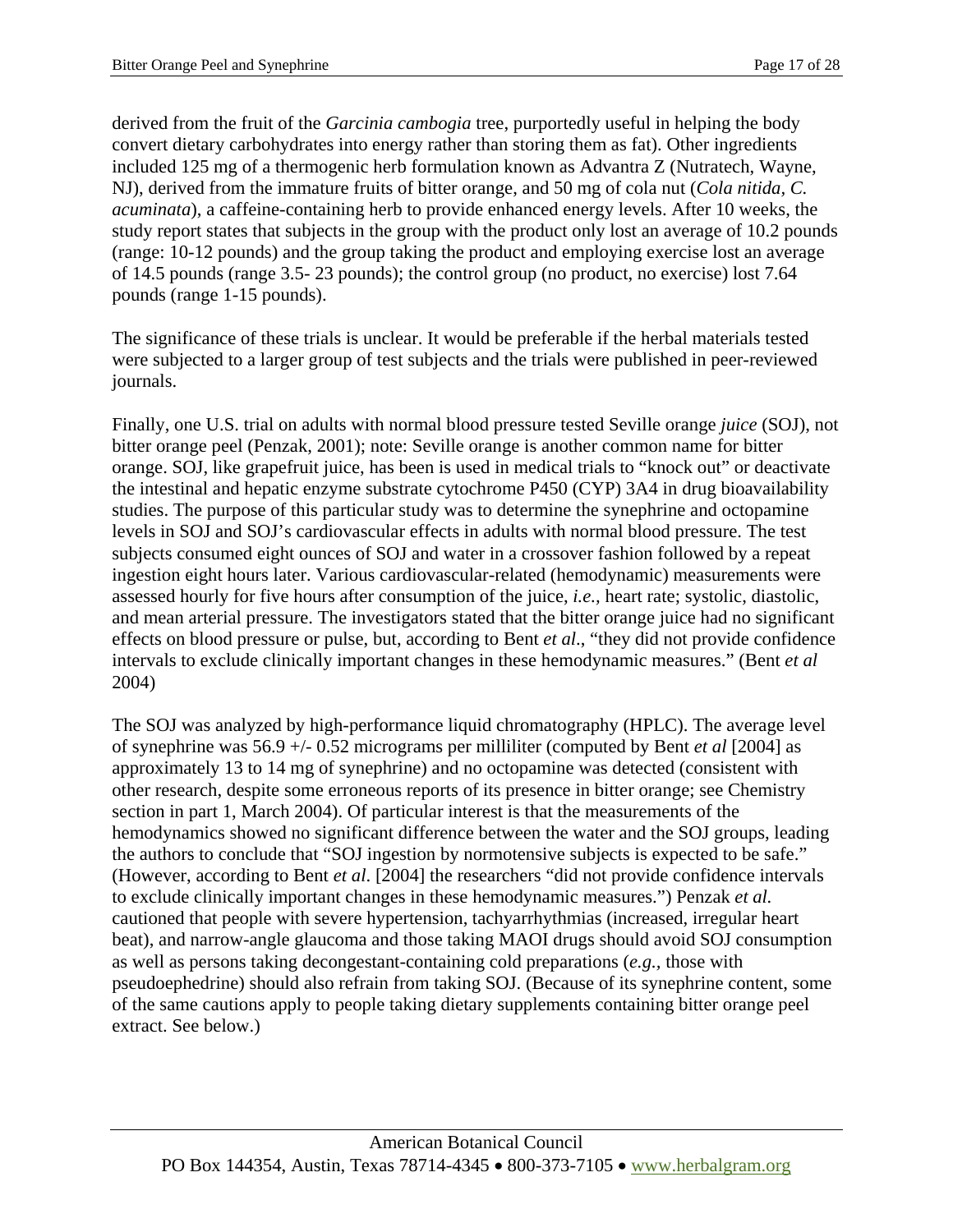#### **Safety of bitter orange and synephrine**

There is currently much concern being expressed in the media about the overall safety and potential risks associated with bitter orange-containing dietary supplements. Some warnings that are found in the professional literature (*e.g.,* Jellin 2002) are based mainly on the chemical similarity of synephrine to ephedrine, without many data from actual adverse event reports (AERs). The German Commission E monograph for bitter orange peel says that there are no contraindications but that photosensitization may occur in fair-skinned individuals (Blumenthal *et al.,* 1998). Curiously, writing over 100 years ago Felter and Lloyd state, "Large quantities of it [bitter orange peel] have caused violent colic, convulsions, and even death." (Felter and Lloyd 1898) However, they do not give any indication regarding the level of the purported toxic dosage.

One leading, authoritative text on Chinese pharmacological research says that bitter orange "has a low toxicity and a wide safety range." (Chang & But 1987). It notes that most observations of cardiovascular activity have occurred with intravenous administration of *zhi shi* decoction, synephrine, and N-methyltyramine in cases of treating infections, anaphylactic or cariogenic shock resulting from other causes. These preparations were deemed "effective when given intravenously, but not orally." (Chang & But 1987). This observation by a respected Chinese research team tends to support the question raised above about the oral availability of synephrine.

An unpublished acute oral toxicity study was performed on rats to determine the relative safety of a single dose of a leading bitter orange extract-containing supplement called Advantra Z, manufacturerd by Nutratech, Inc., headquartered in Wayne, NJ (Douds, 1997). A limit test was performed wherein one group of five male and five female rats received a single oral administration of the test material at a dose of 10,000 mg/kg body weight and the rats were observed until they were sacrificed after 14 days. No mortality occurred in any of the rats during the test. The most notable clinical abnormalities observed during the study included rough coat, decreased activity, congested breathing, dark material around the facial area, decreased defecation, salivation, soft stools and urine/fecal stain. These clinical abnormalities were observed during the first few days after dosing, but then disappeared, with the exception of residual slight hair loss which was still present in one animal for 14 days and in another after seven days. A slight body weight loss was noted for one female rat between days seven and 14 body weight interval. However, since the animals were young adults and still growing, body weight gain was noted for all other animals during the test period. No significant gross internal pathological findings were observed at autopsy on day 14. Under the conditions performed in this test, the acute oral LD50 (the amount of a substance required to kill 50% of the test population) of Advantra Z was estimated to be greater than 10,000 mg/kg in the rat. That is, this test concluded that it would require an extremely high dose of Advantra to kill 50% of the rats, thereby suggesting the relative safety of Advantra when given one time in a high dose.

A reliable book and database on herb safety (Brinker 2001, 2004) suggests the following contraindications for bitter orange based on empirical reasons: stomach or intestinal ulcers, due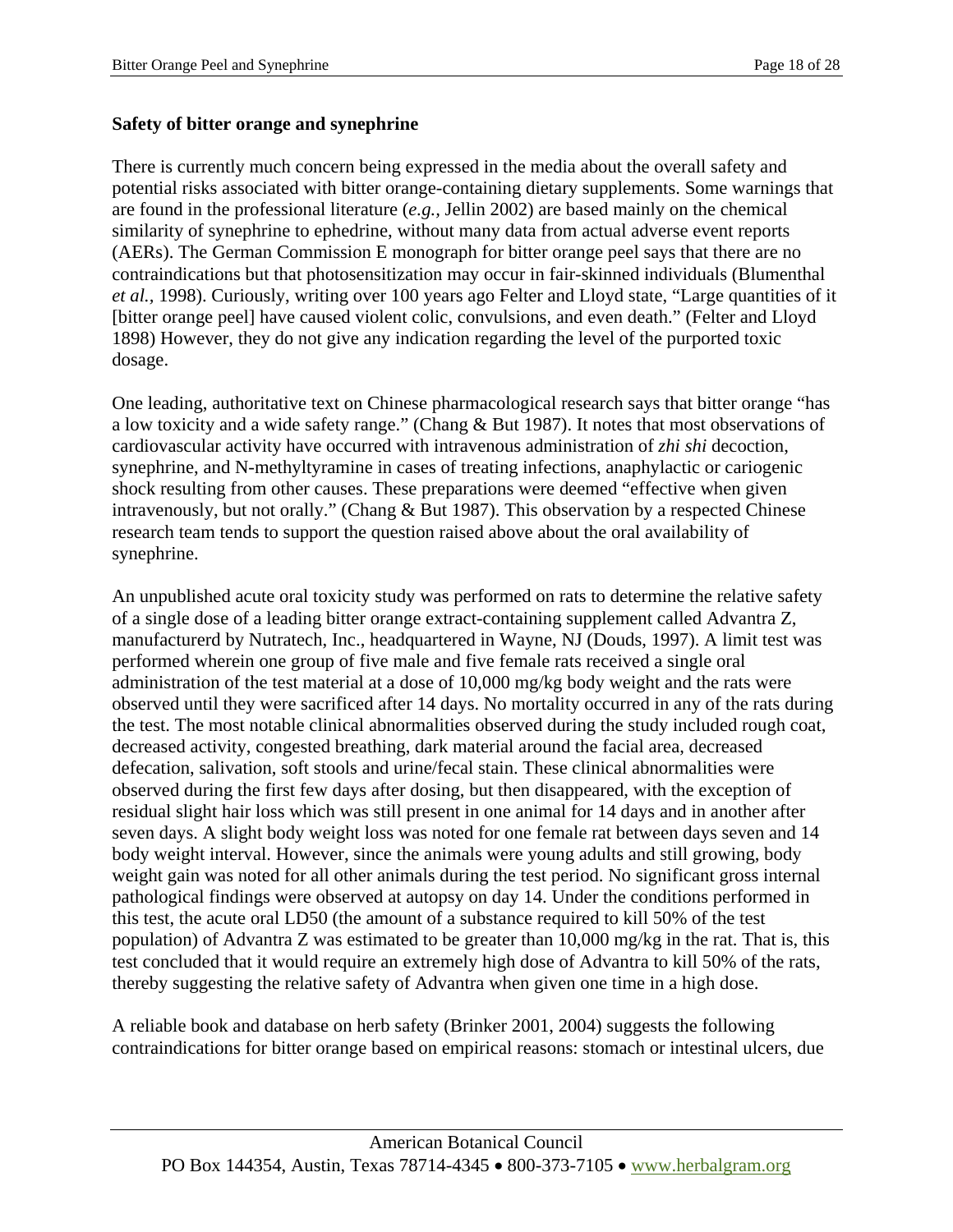to bitter orange's tonic effect on the gastrointestinal tract; in children, due to the presumption that excessive doses can produce "toxic effects"; and ultraviolet or solarium light, due to the potential photosensitizing effect. Additionally, the bitter orange juice and/or its preparations are contraindicated in cases of severe high blood pressure, rapid heart rate, and narrow-angle glaucoma due to its synephrine content (the author notes this as speculative), even though 8 oz. of the juice did not affect blood pressure or heart rate in normal subjects.

A U.S. Military "fact sheet" on bitter orange contains information taken mainly from *The Natural Medicines Comprehensive Database* (Jellin *et al.* 2002). The "fact" sheet makes the following statements: It acknowledges that bitter orange is used in foods and is safe, but it states, "However, bitter orange is not safe when used in high doses." It states bitter orange can cause hypertension and "cardiovascular toxicity" and that these effects "can be exacerbated" when used with other stimulants (*e.g.,* caffeine, coffee, cola nut, ephedra, guarana, and mate). Regarding potential drug interactions, the military sheet states that bitter orange can increase stomach acid and can thus interfere with antacid (calcium carbonate, *e.g.,* Tums, and aluminum/magnesium hydroxide (Maalox) as well as ulcer medications (*e.g.,* Prilosec, Zantac *et al.*). These interactions appear speculative, at least at this time. Other potential interactions noted by the fact sheet include the following drugs: anti-anxiety drugs (*e.g.,* alprazolam [Zanax]), blood pressure medications, cholesterol-lowering drugs (the statins), decongestants, antidepressants, allergy drugs, HIV drugs, anti-fungals, sedatives, anti-nausea drugs, steroids, weight-loss drugs, and erectile dysfunction drugs (sildenafil aka Viagra). These interactions warrant attention, as the inhibition by 40% of the isozyme CYP3A4 of the P-450 enzyme system by bitter orange would probably increase the activity of drugs that are substrates to CYP3A4 enzymes. Brinker's herb-drug interactions database also notes these potential interactions (Brinker 2004).

## **Regulatory Issues**

Bitter orange flowers, peel, and peel oil are generally recognized as safe (GRAS) *as foods*  according to the Food and Drug Administration (FDA). Viewing the websites of FDA's Investigations Operations Manual (revised March 3, 2003) produced by the FDA's Office of Regulatory Affairs shows that the flowers and peel of bitter orange are listed as safe food ingredients (FDA Inspection Manual, 2003). In the FDA's "EAFUS: A Food Additive Database" ("*Everything" Added to Food in the United States"* (EAFUS) both bitter orange peel extract and bitter orange peel oil are considered "ASP", *i.e.,* "Fully up-todate toxicology information has been sought." bitter orange peel extract is noted as document number 2486 and bitter orange peel oil is number 2487, denoting the PAFA (Priority-based Assessment of Food Additives) database number of the *Food Additive Safety Profile* volume containing the printed source information concerning the substance. Bitter orange peel oil is listed with the Chemical Abstract Service (CAS) Registry Number (#068916-04-1) and bitter orange peel extract has a numerical code assigned by the FDA's Center for Food Safety and Nutrition (CFSAN) (#977081-87-0) since it does not have a CAS Registry Number. Both substances are specifically listed in Title 21 of the *Code of Federal Regulations* (FDA EAFUS, 2004). Most of the extracts found in dietary supplements are usually derived from the whole, immature fruit.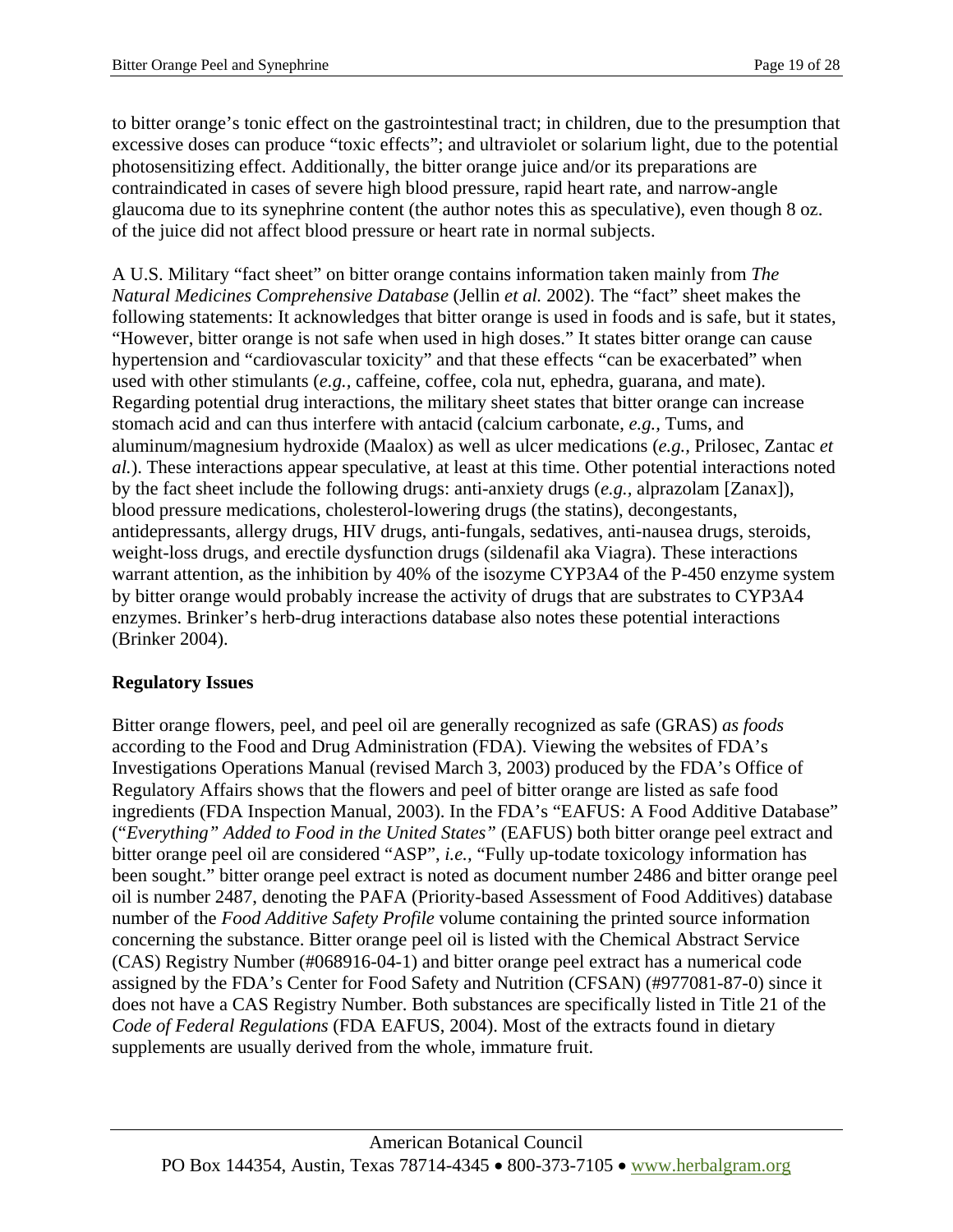Much of the current interest in bitter orange has been a result of numerous articles in the media, many of which have focused on the fact that bitter orange has become the primary substitute ingredient for ephedra in ephedra-free products. While many articles have reported on the increased popularity of bitter orange as part of the post-ephedra ban news coverage, some articles and editorials seem to have jumped on bitter orange as the media's potential new "whipping boy." various writers making what is probably the erroneous conclusion that bitter orange is equal to ephedra in activity and potential toxicity. Such a rush to judgment does not appear to be warranted by the available evidence.

An example of the media's targeting of bitter orange and synephrine is epitomized in a commentary in *Business Week*: "With the potential threat of harm from ephedra-free products, leaving the law unchanged is too great a risk. But unless the FDA can argue that the synephrine in bitter orange is pharmacologically close enough to ephedrine to be covered by the coming ban, the agency will find it tough to restrict," writes the author, J. Carey (Carey 2004).

With mounting concern about potential safety issues being expressed by media, health authorities and government officials, the future of bitter orange and its principal alkaloid synephrine as dietary supplement ingredients is uncertain. synephrine's chemical similarity to ephedra, and the possibility that it may exhibit pharmacologically similar yet milder activity (even without any CNS activity), would appear to be negative strikes against it, so far as the media, medical professionals, congressional members, and even regulators are concerned. Like ephedra, whose alkaloids are FDA-approved drug ingredients, bitter orange's synephrine also has the potential disadvantage of being recognized as a drug. The potentially saving grace related to bitter orange is that it is a food and it is GRAS, albeit in serving sizes that are presumably significantly smaller than the synephrine levels in many supplements.

Another factor that might mitigate in bitter orange's favor is its probable lower level of activity of synephrine than ephedra alkaloids, probably due, at least in part, to synephrine's absorption differences when ingested (*i.e.,* compared to the i.v. route) and the possibility that it does not cross the blood-brain barrier.

There are relatively few reports of adverse events related to bitter orange or synephrinecontaining dietary supplements. An independent scientific review of all the literature on bitter orange and synephrine is warranted, similar to what has been initiated by the NTP, especially before any regulatory actions are contemplated. How regulators are going to handle this issue remains to be seen, but at present, the future of bitter orange appears uncertain, particularly since the safety of synephrine appears to be going through a process of prejudgment based on the compound's *chemical* similarity to ephedrine.

For example, in the preamble to the final rules banning dietary supplements containing ephedra published by FDA on February 11, 2004 (released on February 6, 2004), FDA states numerous times that the agency's concerns about the safety of ephedra also extend to other sympathomimetic agents, which would include bitter orange. On pages 194-5 of the prepublication version of the final rule, FDA makes the following statement: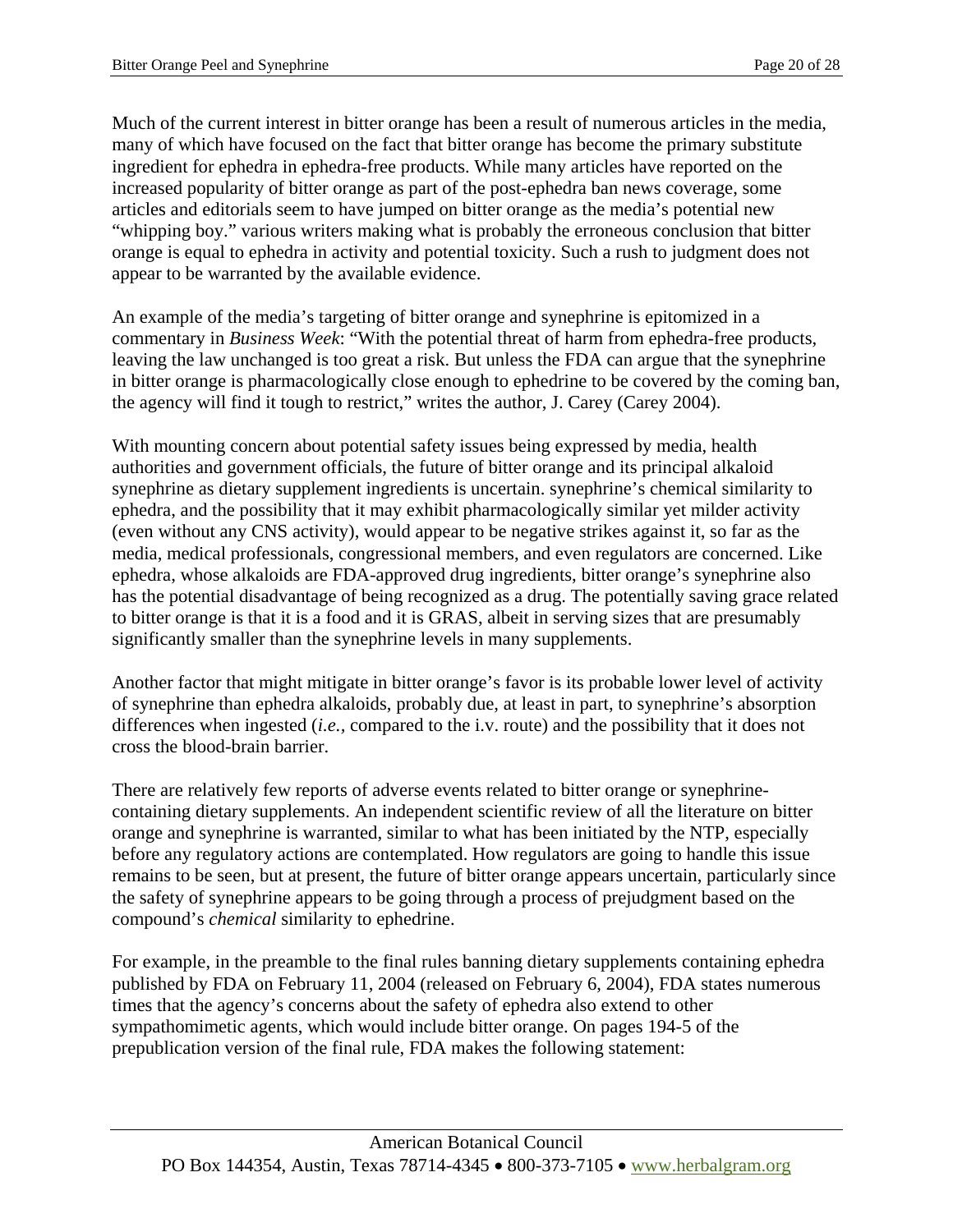*"Synephrine is a sympathomimetic agent, and these agents are a class of compounds that also includes ephedrine alkaloids. A number of other potential herbal sources of sympathomimetics probably exist. These ingredients may pose risks that are similar to those of ephedra. If consumers switched to substitute products containing these ingredients, similar health risks might be expected as those with products containing ephedrine alkaloids."* (FDA, 2004).

Thus, while FDA does not specifically mention bitter orange itself, it does appear to be concerned with synephrine, and thus, presumably by logical extension, bitter orange as an synephrine-containing ingredient. This is consistent with former FDA Commissioner Mark McClellan's statement at the University of Mississippi College of Pharmacy on January 20, 2004, where he said that bitter orange is one of the supplement ingredients that is under review; (the two others are (1) herbs containing the nephrotoxic compound aristolochic acid [few of these herbs are found in the U.S. market; the herb industry has cooperated with FDA and other regulators to stop the importation of such herbs, usually from China], and (2) usnic acid found in species of *Usnea*). While the statement quoted above from the preamble of the ephedra regulations was written as part of FDA's economic analysis on the impact of its ephedra ban, it can be interpreted as representative of the agency's thinking about the relative safety of all sympathomimetic agents in dietary supplements. Some industry experts have expressed discomfort with the legal strategy FDA has developed to ban ephedra, yet three leading trade associations (the Council for Responsible Nutrition (CRN), the National Nutritional Foods Association (NNFA), and the Utah Natural Products Alliance (UNPA)) did not mount a legal challenge to the ephedra ban.

It is possible that the agency may attempt to use the same or similar strategy to attempt to remove other herbs from the market, *i.e., if* the FDA thinks that they present an "unreasonable risk of injury or illness" when sold as dietary supplements. Depending on how the agency's internally or externally commissioned investigations turn out, bitter orange may be one of the herbs. However, FDA may have a more difficult time with bitter orange, as the agency does not seem to possess—at this time at least—a significant number of serious or even minor adverse event reports (AERs) that it can release to the media and Congress to demonstrate that bitter orange in dietary supplements constitutes an "unreasonable risk of illness or injury."

However, FDA might use the risk/benefit criterion it has employed in supporting its ephedra ban to try to build a case that the synephrine in bitter orange is too similar to ephedrine in ephedra to allow bitter orange's continued sale as a dietary supplement ingredient, and may attempt to remove bitter orange even before potentially serious bitter orange-related AERs (*i.e., if* they even occur) begin to be reported. Under such a risk/benefit analysis, it is predictable that FDA, or perhaps some other party—*i.e.,* if the FDA contracts out for an independent scientific review might conclude that there is possibly more risk compared to a relatively low level of adequately recognized benefit for bitter orange. If this scenario happens, bitter orange-based weight-loss supplements may end up in a similar situation as ephedra. And bitter orange might be targeted for possible removal from the market, even without any significant evidence of risk.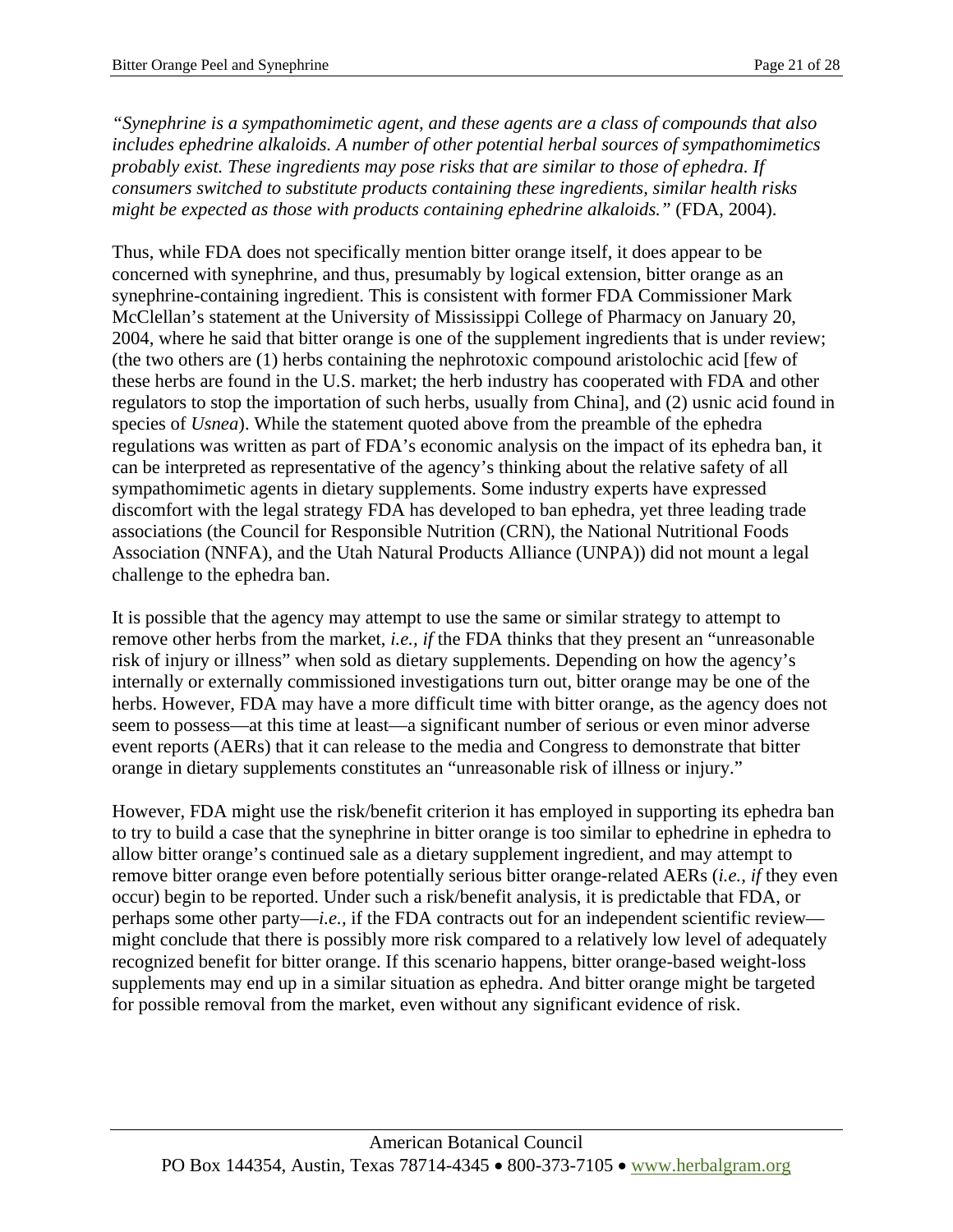Because bitter orange and its extracts have been used as an ingredient in dietary supplements for some years now, many manufacturers may assume that they qualify as "old dietary ingredients" under the terms of the Dietary Supplement Health and Education Act of 1994 (DSHEA) and are thus "grandfathered" as presumably safe for use.

Yet, there is another way for FDA to move forward on bitter orange, and that relates to this issue of new dietary ingredients (NDIs). It is possible that synephrine in bitter orange could be considered an NDI due to the relatively high levels of synephrine compared to synephrine levels in bitter orange acknowledged as GRAS by FDA. At a conference on dietary supplements sponsored by the Scripps Clinic in La Jolla, CAin January 2005, during a panel on regulation, Mark Ledoux, CEO of Natural Alternatives International, a manufacturer of dietary supplements in San Marcos, CA, stated that he believed that bitter orange extracts standardized to relatively high levels of synephrine *are* NDIs as they meet the "chemically altered" criterion for determination of NDI status. Susan Walker, M.D., director, Division of Dietary Supplement Programs, Office of Nutritional Products, Labeling and Dietary Supplements, Center for Food Safety and Applied Nutrition at the FDA agreed, thereby providing a possible hint at what FDA may be thinking regarding its potential future actions on bitter orange. Ledoux also pointed out that 75-day pre-market notification for NDIs for herbal extracts in use post- 1994 are relatively rare since most herbal extracts sold today were also in use prior to the passage of DSHEA in 1994.

It should be remembered that FDA was able to remove the controversial steroid androstenedione from the dietary supplement market by simply calling it an NDI, thereby classifying supplements containing this ingredient as being misbranded or adulterated. Since most manufacturers of dietary supplements containing bitter orange and synephrine have probably not filed the required 75-day NDI notification as required by DSHEA, it would be most convenient for FDA to simply state that bitter orange in the form in which the synephrine content exceeded the levels naturally found in bitter orange peel and which are approved GRAS, would be deemed an NDI and thus, technically, unsafe until formal procedures could document the safety to FDA's satisfaction.

At a time when American health officials have recognized that an epidemic of obesity has become one of America's biggest health challenges, the question remains as to what extent public health officials will welcome, or at least be willing to tolerate, what appears to be a relatively safe food substance with the ability to aid dieters in their quest for an *adjunct* to modification of their diets and increased exercise—the two *primary* methods that people should always use first when attempting to lose weight.

Mark Blumenthal is the founder and executive director of the American Botanical Council (ABC) in Austin, TX, a non-profit organization, and is editor of its journal *HerbalGram*. He also served as lead editor of two books in English on the German Commission E monographs, one of the world's most comprehensive considerations of herbal medicine. His most recent booklength effort is *The ABC Clinical Guide to Herbs*, in which he and six co-author/editors present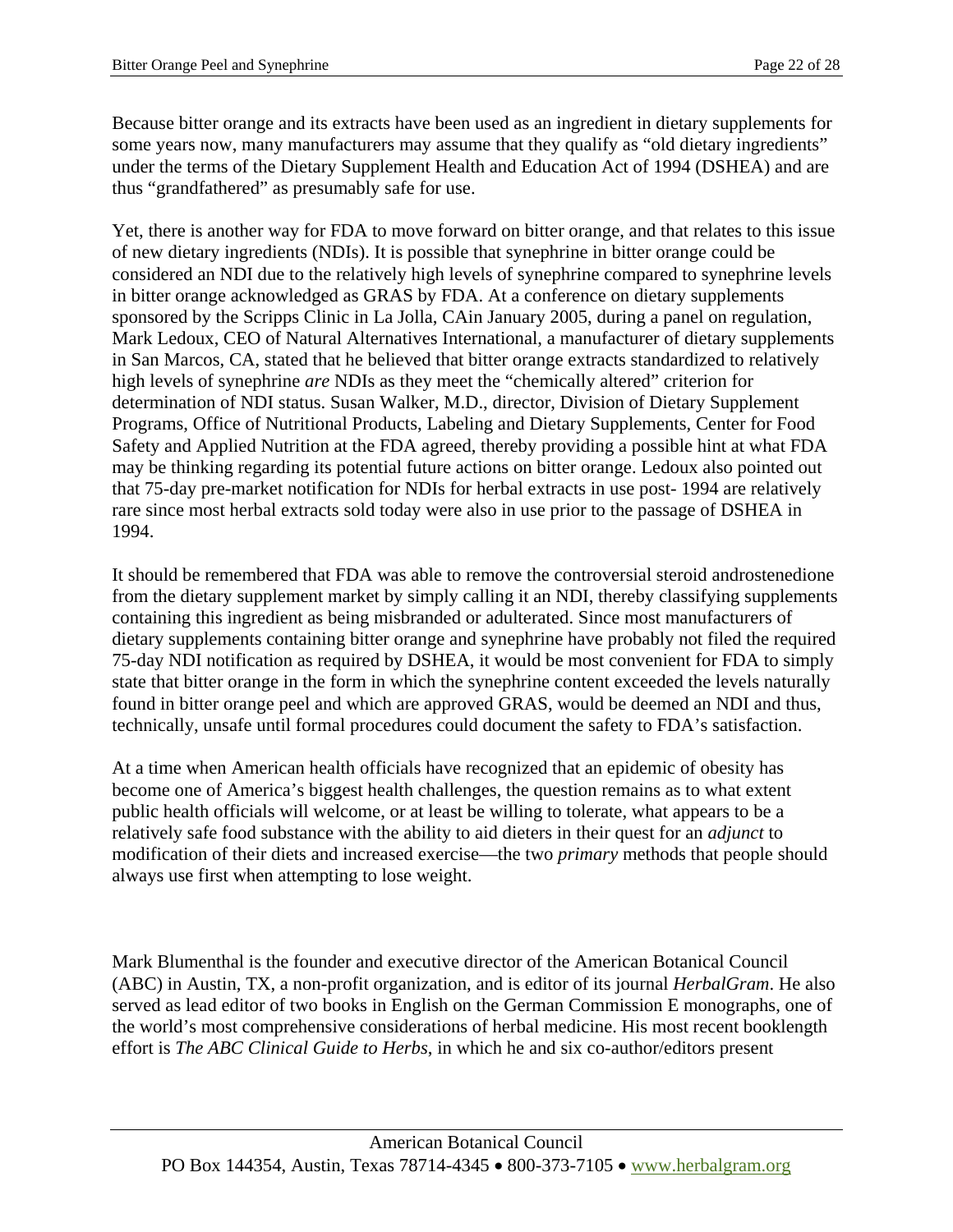extensive information on 29 of the most popular herbs sold in the U.S. market today. A frequent lecturer and talk-show guest, Blumenthal has been in the natural food and herb industries for over three decades, functioning as a wholesaler, manufacturer, journalist, consultant and educator.

#### **References and Literature:**

AHPA. FDA Posts Final Rule to Ban Ephedrine Alkaloids in Supplements --April 12, 2004 Effective Date. AHPA Update. Silver Spring, MD: American Herbal Products Assn. Feb. 6, 2004.

Anon. [Article on weight loss supplements containing ephedra, synephrine and octopamine.]Division of Nutrition Science, Cornell University Ithaca, NY. <http://www.nutrition.cornell.edu/nutriquest/071699/ephedra.html>, Jul. 16, 1999.

Arch JR, Ainsworth AT. Thermogenic and antiobesity activity of a novel beta-adrenoceptor agonist (BRL 26830A) in mice and rats. *Am J Clin Nutr* 1983;38:549-58. Cited in Preuss HG, DiFernando D, Bagchi M, Bagchi D. Citrus aurantium as a thermogenic, weight-reduction replacement for ephedra: an overview. *J Med* 2002;33(1-4):247-64.

Bent S, Padula A, Nehuaus J. Safety and Efficacy of Citrus Aurantium for Weight Loss. Am J Cardiol 2004;94:1359–1361.

Bisset NG, Wichtl M. *Herbal Drugs and Phytopharmaceuticals*. Stuttgart: Medpharm Scientific Publishers, 1994.

Blumenthal M, Busse WR, Goldberg A, Gruenwald J, Hall T, Riggins CW, Rister RS (eds.). Klein S, Rister RS (trans.). *The Complete German Commission E Monographs: Therapeutic Guide to Herbal Medicines*. Austin: American Botanical Council, 1998.

Blumenthal M, Goldberg A, Brinckmann J. *Herbal Medicine: Expanded Commission E Monographs*. Boston: Integrative Medicine Communications, 2000.

Brinker F. *Herb Contraindications & Drug Interactions*. Sandy, OR: Eclectic Medical Publications, 2001, plus online updates at <http://www.eclecticherb.com/emp/updatesHCDI.html>, accessed Feb. 2, 2004.

Buccelato F. Citrus oils in perfumery and cosmetic products. In: Dugo J, DiGiacomo A (eds.). *Citrus: The genus* Citrus. London & New York, Taylor & Francis, 2002.Carey J. Ephedra: One Down, More to Go [commentary]. *Business Week* Jan 19, 2004.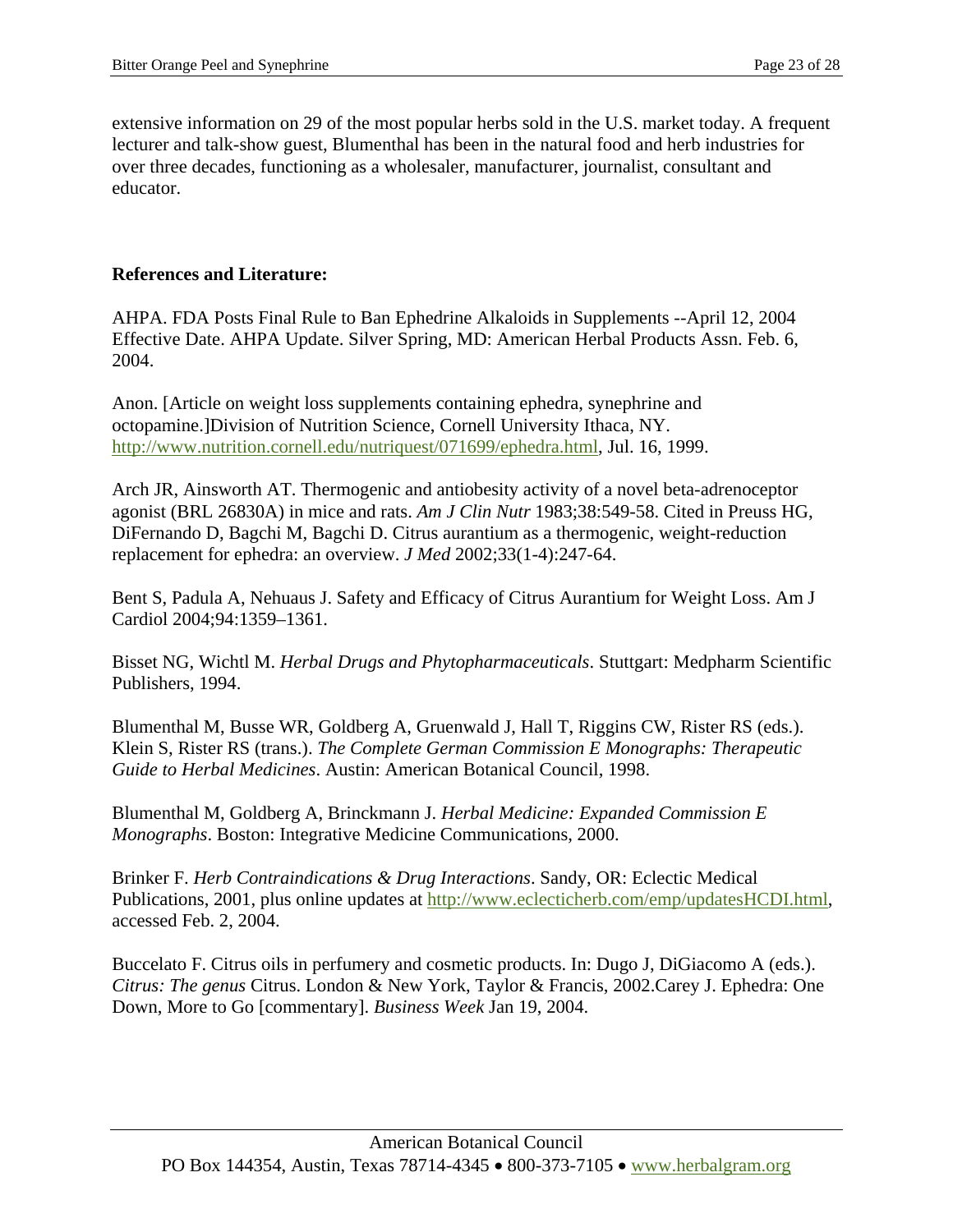[Carpene C, Galitzky J, Fontana E, Atgie C, Lafontan M, Berlan M.](http://www.ncbi.nlm.nih.gov/entrez/query.fcgi?cmd=Retrieve&db=PubMed&list_uids=10344530&dopt=Abstract) Selective activation of beta3 adrenoceptors by octopamine: comparative studies in mammalian fat cells. *Naunyn Schmiedebergs Arch Pharmacol*. 1999 Apr; 359(4): 310-21. Carpene C, Bousquet-Melou A, Galitzky J, Berlan M, Lafontan M. Lipolytic effects of beta-1, beta-2 and beta-3 adrenergic agonists in white adipose tissue of mammals. *Ann NY Acad Sci*. 1998 May 15;839:186-9.

Chang HM and But PPH (eds.), Pharmacology and Applications of Chinese Materia Medica, (2 vols.), 1986 World Scientific, Singapore.

Colker CM, Kalman DS, Torina GC, Perlis T, Street C. Effects of Citrus aurantium extract, caffeine, and St John's wort body fat loss, lipid levels, and mood states in overweight healthy adults. *Curr Ther Res* 1999;60:145-53.

Colombo E, Ghizzoni C, Cagni D. Citrus oils in food and beverages: uses and analysis. In: Dugo J, DiGiacomo A (eds.). *Citrus: The genus* Citrus. London & New York, Taylor & Francis, 2002.

Early D. Case Report of Possible Relation Between Bitter Orange and Myocardial Infarction . American Botanical Council HerbClip. (#HC 070543-270), December 15, 2004.

Deardorff J. New workout supplements rely on potentially risky ingredients. *Chicago Tribune*. Dec. 4, 2003.

Dharmananda S. Synephrine: Is Chih-shih (*Zhishi*) Toxic? [www.itmonline.org](http://www.itmonline.org/) accessed Nov. 26, 2003.

Douds DA. An acute oral toxicity study in rats with Advantra Z<sup>™</sup>. Spencerville, OH: Springborn Laboratories, Inc. (Study No.3443.1; submitted to Nutratech Inc., Fairfield, NJ.). Nov. 19, 1997.

Dugo J, DiGiacomo A (eds.). *Citrus: The genus* Citrus. London & New York, Taylor & Francis, 2002.

FDA. (U.S. Food and Drug Administration). Sales of Supplements Containing Ephedrine Alkaloids (Ephedra) Prohibited, February 6, 2004. 69 Fed. Reg. 6788 (February 11, 2004). Available at [<http://www.fda.gov/oc/initiatives/ephedra/february2004/>](http://www.fda.gov/oc/initiatives/ephedra/february2004/).

FDA. (U.S. Food and Drug Administration). Final Rule Declaring Dietary Supplements Containing Ephedrine Alkaloids Adulterated Because They Present an Unreasonable Risk, 69 Fed. Reg. 6788 (February 11, 2004). Available at <[http://www.fda.gov/ohrms/dockets/98fr/1995n-0304-nfr0001.pdf.](http://www.fda.gov/ohrms/dockets/98fr/1995n-0304-nfr0001.pdf)>.

FDA. (U. S. Food and Drug Administration). EAFUS: A Food Additive Database (*"Everything" Added to Food in the United States* (EAFUS). Washington, DC: Food and Drug Administration, [http://www.cfsan.fda.gov/~dms/eafus.html,](http://www.cfsan.fda.gov/%7Edms/eafus.html) accessed Feb. 1, 2004.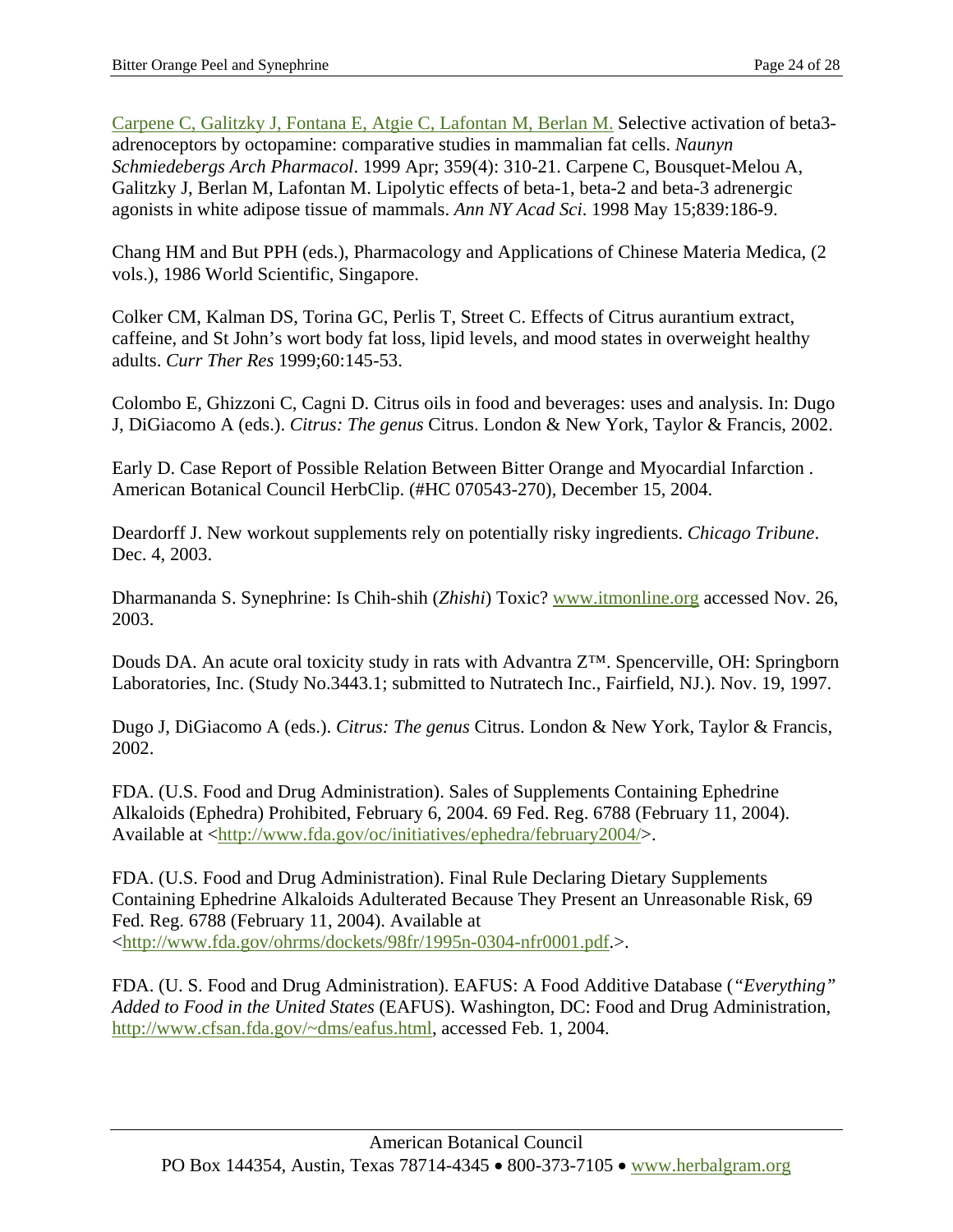FDA. (U.S. Food and Drug Administration). What guidance does FDA have for manufacturers of Fruit Jams (Preserves), Jellies, Fruit Butters, and Marmalades? Washington, DC: Food and Drug Administration, Center for Food Safety and Applied Nutrition. [http://www.cfsan.fda.gov/~dms/qa-ind5c.html](http://www.cfsan.fda.gov/%7Edms/qa-ind5c.html); accessed 2-1-04.

FDA. (U.S. Food and Drug Administration). FDA Investigations Operations Manual, revised Mar. 3, 2003, FDA Office of Regulatory Affairs. [http://www.fda.gov/ora/inspect\\_ref/iom/APPENDICES/appA8.html,](http://www.fda.gov/ora/inspect_ref/iom/APPENDICES/appA8.html) accessed Feb. 1, 2004.

Felter HW, Lloyd JU. *King's American Dispensatory*. 1898. accessed Jan., 28, 2004 at [http://www.ibiblio.org/herbmed/eclectic/kings/citrus-aura\\_cortex.html](http://www.ibiblio.org/herbmed/eclectic/kings/citrus-aura_cortex.html) and [http://www.ibiblio.org/herbmed/eclectic/kings/citrus-sine\\_cortex.html.](http://www.ibiblio.org/herbmed/eclectic/kings/citrus-sine_cortex.html)

Firenzuoli F, Calapai G, Gori L, *Physicians discuss orange extract* (letter), *HerbalGram* 1999; 46:76-77.

Forster HB, Niklas H, Lutz S. Antispasmodic effects of some medicinal plants. *Planta Medica* 1980;40(4):309-19.

Fugh-Berman, Myers A. Citrus aurantium, an Ingredient of Dietary Supplements Marketed for Weight Loss: Current Status of Clinical and Basic Research. *Exp Biol Med* 2004;229:698–704.

Hengstmann JH, Aulepp H. Pharmakokinetics and metabolism of 3H-synephrine. *Arzneimittelforschung* 1978;28:2326-31.

Hofstetter R, Kreuder J, von Bernuth G, *The effect of oxedrine on the left ventricle and peripheral vascular resistance*, Arzneimittelforschung 1985; 35(12): 1844-1846 [German]. Cited in Dharmananda 2003. [also cited in Tang, Eisenbrand 1992]

Hosoda K, Noguchi M, Kanaya T, Higuchi M. [Studies on the preparation and evaluation of Kijitsu, the immature citrus fruits. III. Relation between diameter of Kijitsu and synephrine content]. *Yakugaku Zasshi* 1990 Jan;110(1):82-4.

Hurley D. As ephedra ban nears, a race to sell the last supplies. New York Times. April 11, 2004.

Jellin F *et al. Natural Medicines Comprehensive Database.* Stockton, CA: Therapeutic Research Faculty, 2002.

Jones D. Citrus aurantium. All Natural Muscular Development. Feb1999: 108-110. Cited in Preuss HG, DiFernando D, Bagchi M, Bagchi D. Citrus aurantium as a thermogenic, weightreduction replacement for ephedra: an overview. *J Med* 2002;33(1-4):247-64.

Jordan, Murty, Pilon. Products containing bitter orange or synephrine: suspected cardiovascular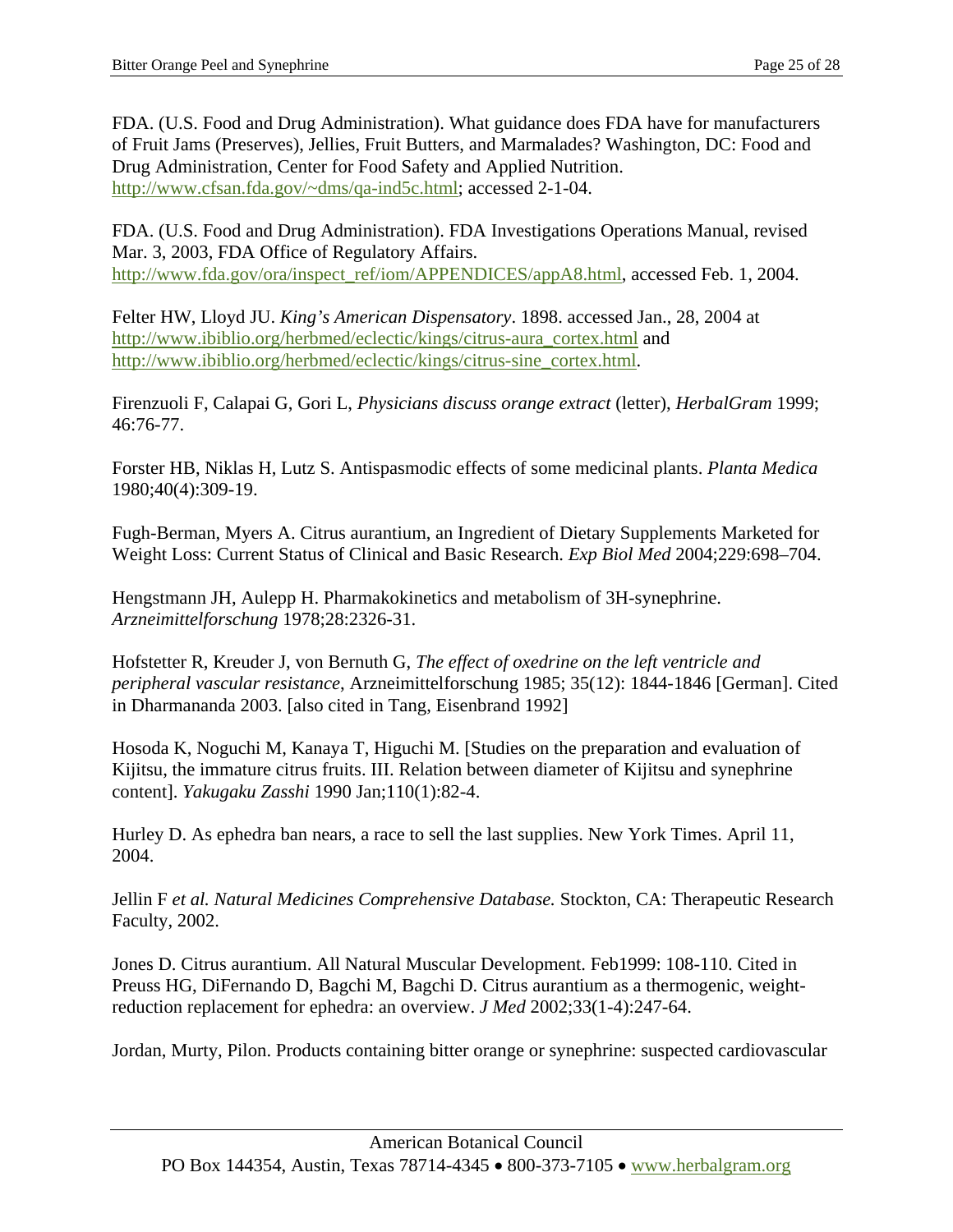adverse reactions. Canadian Adverse Reaction Newsletter. Oct 2004;14(4):3-4.

Kalman DS, Rubin S, Schwartz HI. An acute clinical trial to evaluate the safety & efficacy of a popular commercial weight loss supplement when used with exercise. (poster presentation). FASEB. 2003.

Kalman DS, Rubin S, Martinez T, Schwartz HI. Efficacy of a commercial green tea extract/caffeine based product to increase basal metabolism in healthy adults. (poster presentation).NIH/NIDDK Conference: The Interaction of Physical Activity and Nutrition: Biological Remodeling and Plasticity, 2002a.

Kalman DS, Oxford S, Schwartz HI, Krieger DR. A double-blind clinical evaluation of the metabolic effects of Xenadrine EFX™ compared to two ephedra-containing products in normal healthy volunteers. (poster presentation). Amer Coll Nutr. 2002b.

Kalman DS. Natural fat loss pill: Citrus aurantium, caffeine, and St. John's wort. *All Natural Muscular Development*. Jun 1999:122-5. Cited in Preuss HG, DiFernando D, Bagchi M, Bagchi D. Citrus aurantium as a thermogenic, weight-reduction replacement for ephedra: an overview. *J Med* 2002;33(1-4):247-64.

Kendall-Reed P. Study on the effectiveness of Ultra Slim Down for the reduction of body weight. Toronto, Ont, Canada: Jamieson Laboratories, 2000. [unpublished]

Kingston R, Blumenthal M. A Rational Perspective on Adverse Events Reports on Herbs: Misinterpretation of Adverse Reactions Tabulated in the TESS Annual Report of the American Association of Poison Control Centers as They Relate to Ephedra Dietary Supplements. *HerbalGram* 2003;60:48-53.

Kusu F, Matsumoto K, Arai K, Takamura K. Determination of synephrine enantiomers in food and conjugated synephrine in urine by high-performance liquid chromatography with electrochemical detection. *Anal Biochem* 1996;235:191-4.

Leung AY, Foster S. *Enclyclopedia of Natural Ingredients Used in Foods, Drugs, and Cosmetics*. New York: John Wiley, 1996.

Liu C-X, Xiao P-G, Li D-P. *Modern Research and Application of Chinese Medicinal Plants*. Hong Kong: Hong Kong Medical Publisher, 2000.

McGuffin M. FDA spins numbers on bitter orange AERs: AHPA analysis finds only 1 actual report associated with bitter orange. *AHPA Report.* Sept 2004;19(9):2-4.

McHale D. Adulteration of citrus oils. In: Dugo J, DiGiacomo A (eds.). *Citrus: The genus* Citrus. London and New York, Taylor & Francis, 2002.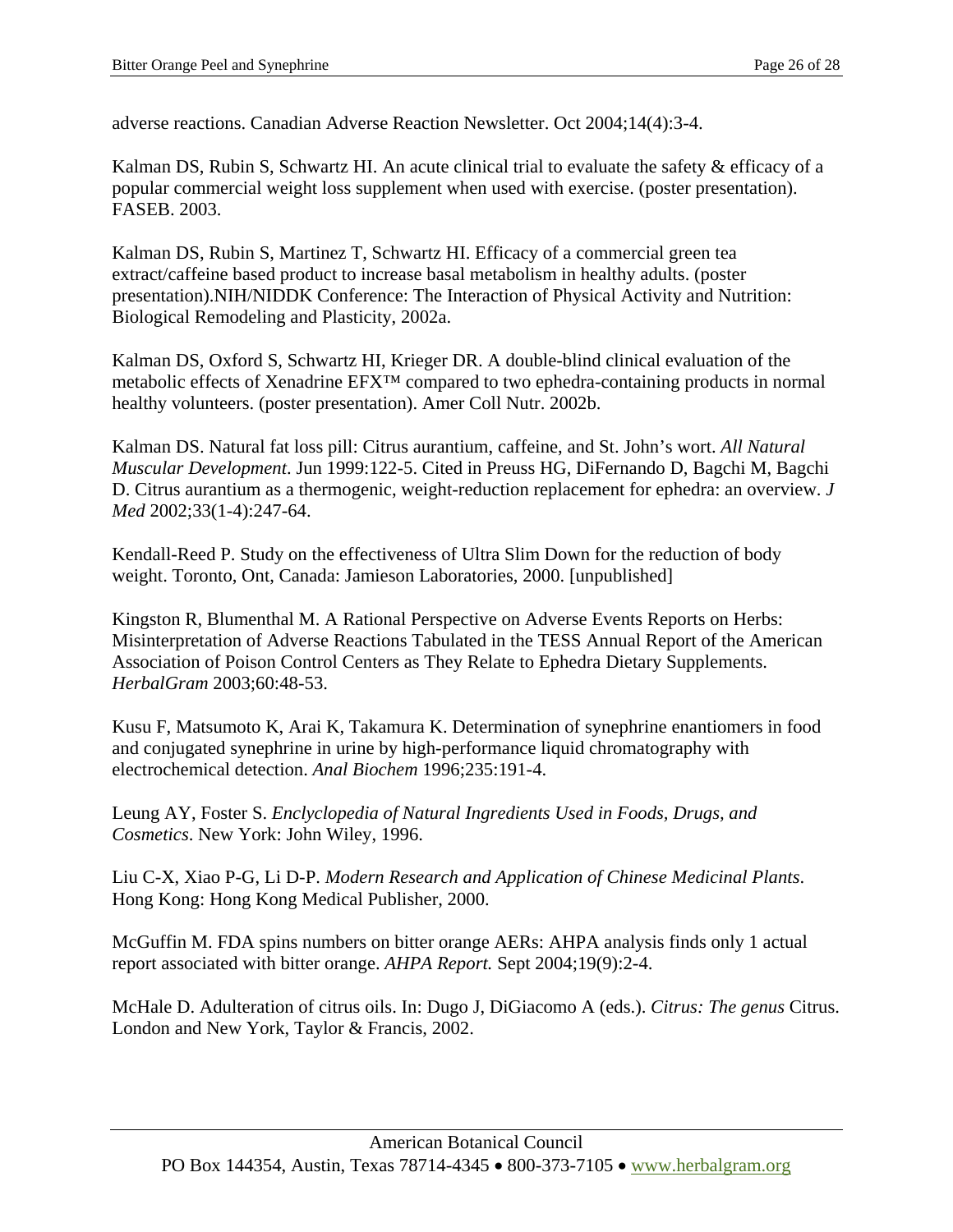NTP. Bitter Orange (*Citrus aurantium* var. amara) Extracts and Constituents (±)-*p*-Synephrine [CAS No. 94-07-5]

and (±)-*p*-Octopamine [CAS No. 104-14-3]. Review of Toxicological Literature. National Toxicology Program. Jun 2004.

Nykamp DL, Fackih MN, Comton AL. Possible association of acute lateral-wall myocardial infarction and bitter orange supplement. *Ann Pharmacother* 2004;38:812-6.

Pellati F, Stefania B, Melegari M, Firenzuoli F. Determination of adrenergic agonists from extracts and herbal products of *Citrus aurantium* L. var. *Amara* LC. *J Pharm Biol Anal* 2002;29:113-9.

Penzak SR, Jann MW, Cold JA, Hon YY, Desai HD, Gurley BJ. Seville (sour) orange juice: synephrine content and cardiovascular effects in normotensive adults. J Clin Pharmacol. 2001 Oct; 41(10): 1059-63. Peyron L. Production of bitter orange neroli and pettigrain oils. In: Dugo J, DiGiacomo A (eds.). *Citrus: The genus* Citrus. London & New York, Taylor & Francis, 2002.

Preuss HG, DiFernando D, Bagchi M, Bagchi D. Citrus aurantium as a thermogenic, weightreduction replacement for ephedra: an overview. *J Med* 2002;33(1-4):247-64.

Roan S. Trouble with ephedra. *Los Angeles Times*. Dec. 9, 2002.

Ren ZL. Spleen, Digestion, Fatigue, Hemorrhage: Traditional Chinese Medicine Explores the Connection. EdgeNews.com [http://www.edgenews.com/issues/2001/11/ren.html.](http://www.edgenews.com/issues/2001/11/ren.html) 2001. Accessed Jan. 26, 2004.

Stewart L, Newhall WF, Edwards GJ. The isolation and identification of synephrine in the leaves and fruits of citrus. *J Biol Chem* 1964:239:930-2.

[Suzuki O, Matsumoto T, Oya M, Katsumata Y.](http://www.ncbi.nlm.nih.gov/entrez/query.fcgi?cmd=Retrieve&db=PubMed&list_uids=499398&dopt=Abstract) Oxidation of synephrine by type A and type B monoamine oxidase. Experientia. 1979 Oct 15; 35(10): 1283-4.

U.S. Military. Bitter Orange/Citrus Aurantium Fact Sheet. [http://chppm](http://chppm-www.apgea.army.mil/dhpw/Wellness/dietary/Factsheets/BitterOrange.pdf)[www.apgea.army.mil/dhpw/Wellness/dietary/Factsheets/BitterOrange.pdf,](http://chppm-www.apgea.army.mil/dhpw/Wellness/dietary/Factsheets/BitterOrange.pdf) accessed on Jan. 24, 2004.

Weise E. FDA plans to expand inquiry: Diet aids targeted. *USA Today*, Jan., 21, 2004.

[Weissgarten J, Modai D, Berman S, Cohn M, Galperin E, Averbukh Z.](http://www.ncbi.nlm.nih.gov/entrez/query.fcgi?cmd=Retrieve&db=PubMed&list_uids=10867540&dopt=Abstract) Proliferative responses of mesangial cells to growth factors during compensatory versus dietary hypertrophy. Nephron. 2000 Jul; 85(3): 248-53.